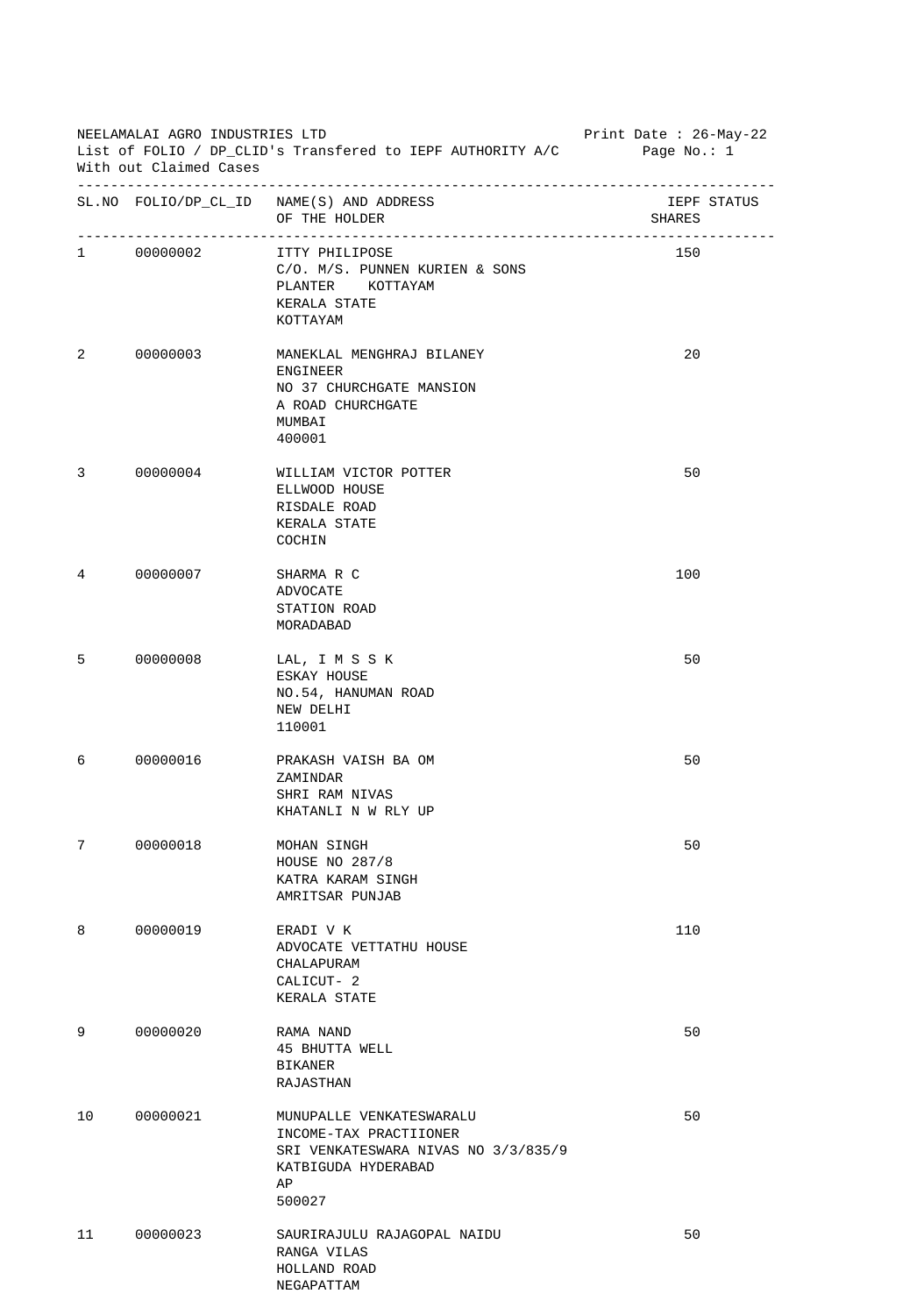| NEELAMALAI AGRO INDUSTRIES LTD<br>List of FOLIO / DP_CLID's Transfered to IEPF AUTHORITY A/C<br>With out Claimed Cases |             |                                                                                                                                                                                 | Print Date : $26-May-22$<br>Page No.: 2 |
|------------------------------------------------------------------------------------------------------------------------|-------------|---------------------------------------------------------------------------------------------------------------------------------------------------------------------------------|-----------------------------------------|
|                                                                                                                        |             | $\verb SL.NO FOLIO/DP_CL_ID NAME(S) AND ADDRESS  \\$<br>OF THE HOLDER                                                                                                           | IEPF STATUS<br>SHARES                   |
|                                                                                                                        | 12 00000024 | YACOOB AIYUB SAIT<br>383 OLD POOR HOUSE ROAD<br><b>BANGALORE</b><br>560001                                                                                                      | 50                                      |
| 13                                                                                                                     | 00000026    | THEIAGARAJIAH K<br>RETD HEAD CLERK<br>AGRAHARAM<br>ARTANGI TANJORE DIST                                                                                                         | 60                                      |
|                                                                                                                        | 00000027    | MESSRS P V MUNUSWAMY CHETTY & BROS<br>GENERAL MERCHANTS<br>PONDICHERRY                                                                                                          | 50                                      |
| 15                                                                                                                     | 00000028    | PAREL LUKOS STEPHEN MA<br>PAREL HOUSE<br>KOTTAYAM<br>KERALA STATE                                                                                                               | 50                                      |
| 16                                                                                                                     | 00000030    | NARAYANAN V V<br>SOUTH CAR STREET<br>DOOR NO 223/2<br>RAMANAD DIST                                                                                                              | 50                                      |
| 17                                                                                                                     | 00000031    | MANIKLAL ASARAMJEE SHROFF<br>C/O SHREE GVANODAYA INDUSTRIES<br>P B NO44 BADNERA ROAD<br>AMROTI MUMBAI SUBURB                                                                    | 2                                       |
| 18                                                                                                                     | 00000032    | NARASIMHA KAMAT R<br>PLEADER<br>HONAWAR<br>NORTH CANARA DIST                                                                                                                    | 50                                      |
| 19                                                                                                                     | 00000033    | PULPAKA KAMESWARA RAO<br>ADVOCATE OLCOTT GARDENS<br>RAJAHMUNDRI ANDHRA PRADESH                                                                                                  | 70                                      |
| 20                                                                                                                     | 00000035    | CHINNASAMY MUDALY J P<br>KAKARASALPALAYAM<br>PUDUPALAYAM POST<br>NORTH ARCOT DIST<br>PUDUPALAYAM                                                                                | 50                                      |
| 21                                                                                                                     | 00000036    | KURIEN P G<br>SUPERINTENDENT<br>PULIKANAM ESTATE<br>PEERMEDU PO KERALA STATE                                                                                                    | 150                                     |
| 22                                                                                                                     | 00000037    | ARUNACHALAM PILLAI<br>JT 1 : THILLAINAYAGAM PILLAI<br>JT 3 : /SUNDERARAJAMBAL<br>THILLAINAYAGAM PILLAI, SUNDARA<br>VILASAM, KARNAM'S STREET<br>KADAYANALLUR POST, TENKASI TALUK | 50                                      |
| 23                                                                                                                     | 00000038    | GOPALA IYENGAR N<br>11 MANNAR REDDY STREET<br>T NAGAR<br>CHENNAI<br>600017                                                                                                      | 50                                      |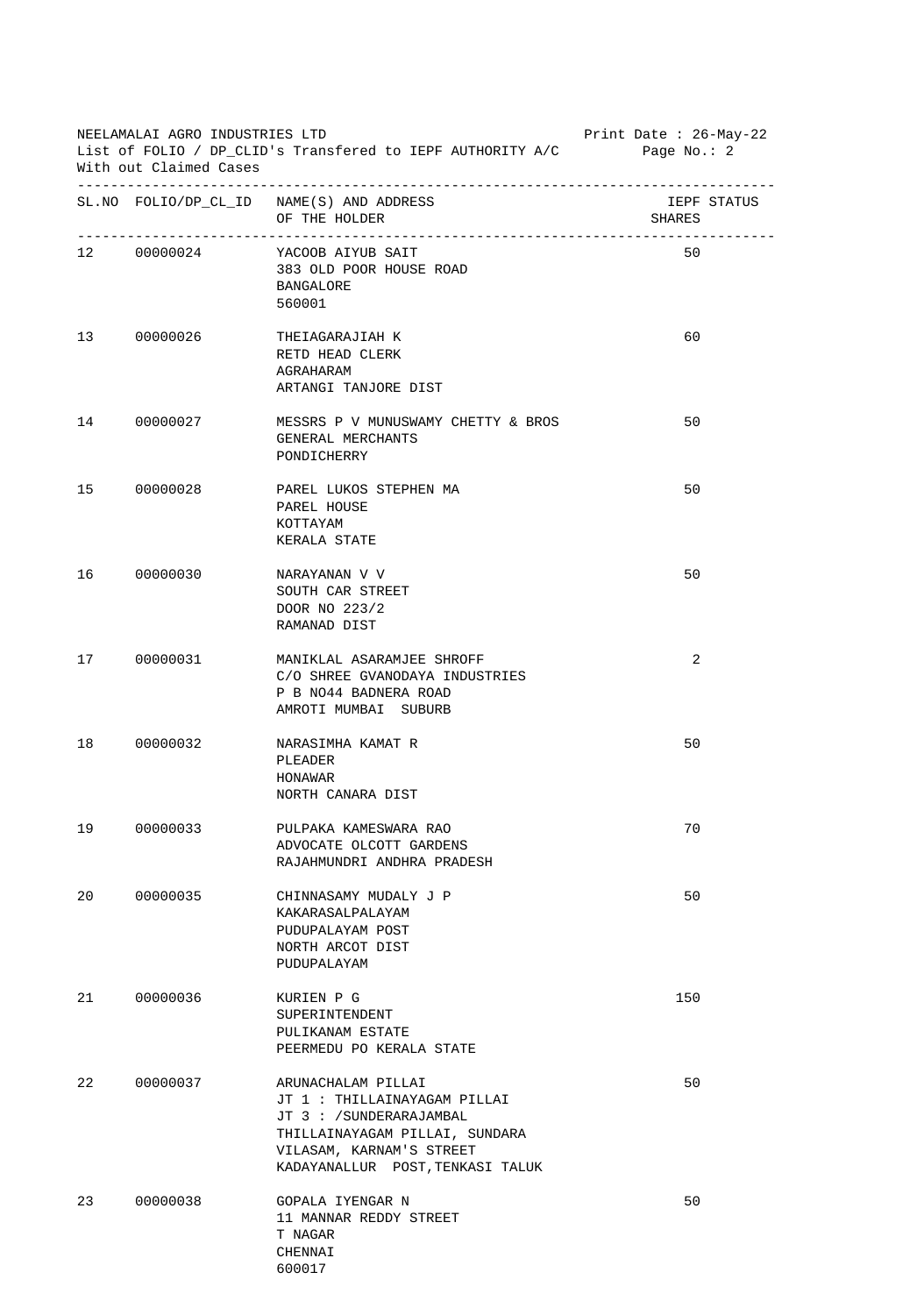| NEELAMALAI AGRO INDUSTRIES LTD<br>List of FOLIO / DP_CLID's Transfered to IEPF AUTHORITY A/C<br>With out Claimed Cases |             |                                                                                                                                   | Print Date: 26-May-22<br>Page No.: 3 |  |
|------------------------------------------------------------------------------------------------------------------------|-------------|-----------------------------------------------------------------------------------------------------------------------------------|--------------------------------------|--|
|                                                                                                                        |             | SL. NO FOLIO/DP_CL_ID NAME(S) AND ADDRESS<br>OF THE HOLDER                                                                        | IEPF STATUS<br>SHARES                |  |
|                                                                                                                        | 24 00000040 | MOHAMEDMIA NAJUMIA<br>9TH ISRAEL MOHALLA<br>FIRST FLOOR<br>MUMBAI<br>400009                                                       | 50                                   |  |
| 25                                                                                                                     | 00000041    | ABDEALLY KAMARALLY<br>C/O MR A K NASIKWALA<br>KARACHIWALA BLDNG 2ND FLR, ROOM NO.8<br>4TH PEERKHAN ST NAGPADA<br>MUMBAI<br>400008 | 50                                   |  |
| 26                                                                                                                     | 00000044    | NAWAB SIR LIAQUAT HYAT KHAN<br>LAKE VIEW<br>BHOPAL MP                                                                             | 2500                                 |  |
| 27                                                                                                                     | 00000047    | KISHINDAS KALATI K<br>C/O NARANDAS PARMANAND<br>7TH LANE MANGALDAS MARKET<br>MUMBAI<br>400002                                     | 50                                   |  |
| 28                                                                                                                     | 00000048    | SEWARAM DIPCHAND<br>C/O NARANDAS PARMANAND<br>7TH LANE MANGALDAS MARKET<br>MUMBAI<br>400002                                       | 50                                   |  |
| 29                                                                                                                     | 00000049    | JORBHAI G PATEL<br>19 PARISHRAM SOCIETY<br>FATEHKUNJ<br><b>BARODA</b><br>390002                                                   | 50                                   |  |
| 30                                                                                                                     | 00000052    | ABDUL Q A GANI<br>ARCHITECT WADIA BUILDING<br>NO 17/19 DALAL STREET<br>FORT MUMBAI                                                | 100                                  |  |
| 31                                                                                                                     | 00000056    | AJITSINGH MARWAH<br>E-268 EAST OF KAILASH<br>NEW DELHI<br>110065                                                                  | 200                                  |  |
| 32                                                                                                                     | 00000057    | RASIKLAL CHIMANLAL GANDHI<br>14 TAPOVAN CO-OP HSG SOCY LTD<br>PLOT NO 65 GREEN ST SANTACRUZ (W)<br>MUMBAI<br>400054               | 50                                   |  |
| 33                                                                                                                     | 00000059    | BHOGILAL CHIMANLAL<br>HATHISA'S POLE<br>DARIAPUR VADIGAON<br>AHMEDABAD                                                            | 50                                   |  |
| 34                                                                                                                     | 00000066    | DESAI C T<br>3 FARAMJI BUNGALOW<br>BEHIND STATION<br>BARODA-5                                                                     | 50                                   |  |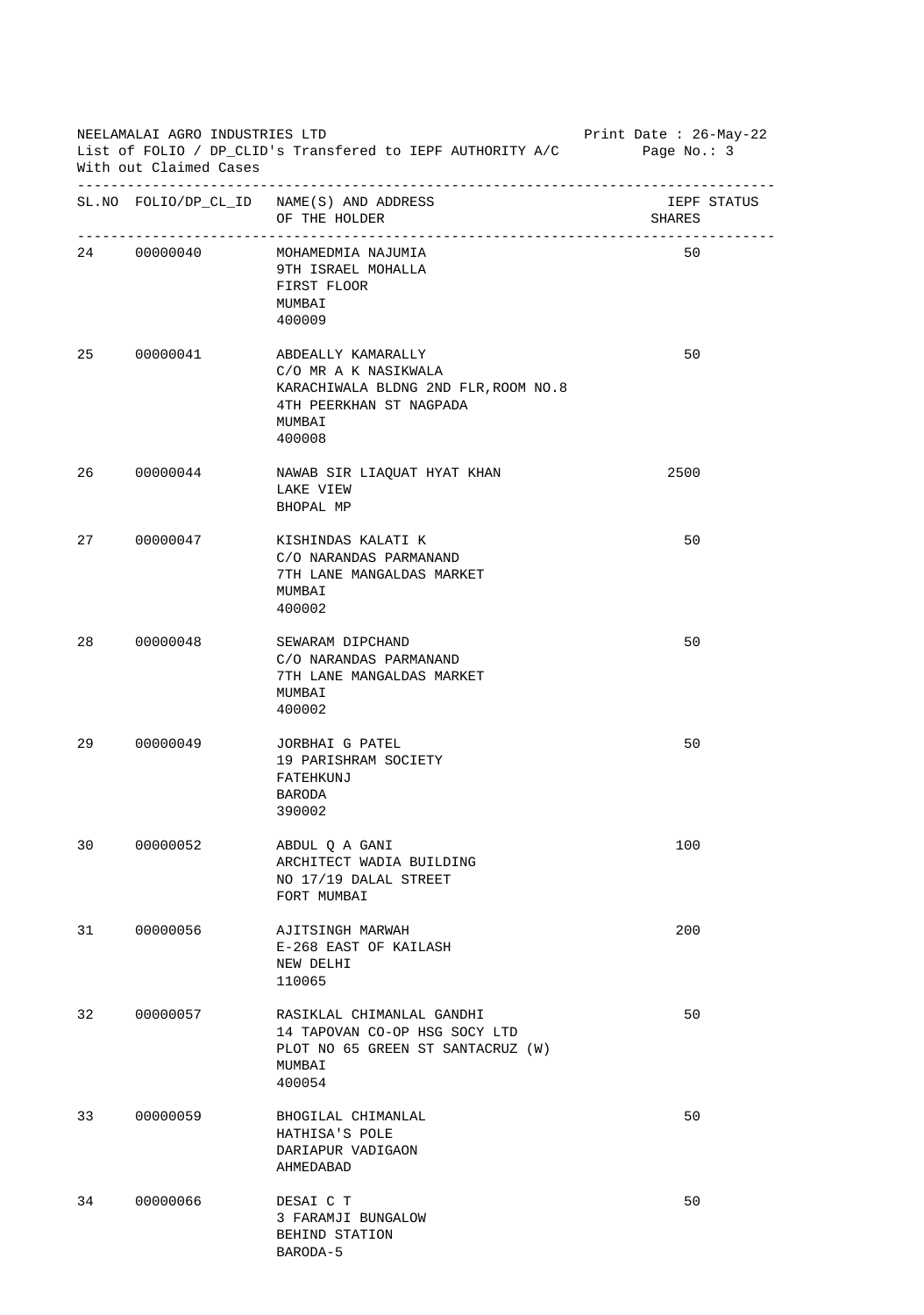| NEELAMALAI AGRO INDUSTRIES LTD<br>List of FOLIO / DP_CLID's Transfered to IEPF AUTHORITY A/C<br>With out Claimed Cases |             |                                                                                                                   | Print Date : $26$ -May-22<br>Page No.: $4$ |             |
|------------------------------------------------------------------------------------------------------------------------|-------------|-------------------------------------------------------------------------------------------------------------------|--------------------------------------------|-------------|
|                                                                                                                        |             | SL. NO FOLIO/DP_CL_ID NAME(S) AND ADDRESS<br>OF THE HOLDER                                                        | SHARES                                     | IEPF STATUS |
|                                                                                                                        | 35 00000070 | RUDRA DATT BHATT<br>MERCHANT<br>NO 19 MAHATMA GANDHI ROAD<br><b>ALMORA</b>                                        | 50                                         |             |
|                                                                                                                        | 36 00000072 | VED PRAKASH CHOWDHRY<br>C/O MR L RAMAN LAL<br>NO 7/35 RAJENDRANAGAR<br>PUSA ROAD<br>NEW DELHI                     | 50                                         |             |
| 37 —                                                                                                                   | 00000073    | KIDAR NATH CHOPRA<br>"SHYAM NIVAS"<br>LAJPATRAI MARG<br>LUCKNOW UP                                                | 50                                         |             |
| 38                                                                                                                     | 00000074    | CHARAN SINGH G<br>RETD DEPUTY DIRECTOR OF PUBLIC INST<br>"THE MIRAJ"<br>SECTOR NO 9-C CHANDIGARH                  | 100                                        |             |
| 39                                                                                                                     | 00000076    | WALAYATIRAM<br>SHARE BROKER<br>F-82/B LAKSHMI NAGAR<br>DELHI<br>NEW DELHI<br>110051                               | 50                                         |             |
| 40                                                                                                                     | 00000078    | HIRALAL V NAGRECHA<br>ALANKAR BLDG SIR LALUBHAI SAMALDAS<br>ROAD, ERLA BRIDGE<br>ANDHERI WEST<br>MUMBAI<br>400058 | 50                                         |             |
| 41                                                                                                                     | 00000079    | CHANDRAKANT RATILAL PATEL<br>$C/O$ $C$ R PATEL & $CO$<br>JEHANGIR BLDG 133 M G ROAD<br>MUMBAI<br>400023           | 100                                        |             |
| 42                                                                                                                     | 00000081    | PATEL AMBALAL CHHANABHAI<br>NO 568/6 THAKUR DAVAS PALDI<br>RAMANLAL MEHTA'S CHAWL<br>AHMEDABAD                    | 50                                         |             |
| 43                                                                                                                     | 00000082    | ANAND PAUL SINGH<br>8/9 SOUTH PATEL NAGAR<br>NEW DELHI<br>110008                                                  | 25                                         |             |
| 44                                                                                                                     | 00000083    | THE BHARAT INVESTMENT TRUST LTD<br>NEW DELHI                                                                      | 100                                        |             |
| 45                                                                                                                     | 00000084    | VIDYAWATI SWARUP<br>C/O LALA HARI RAJ SWARUP MA LLB<br>RICE MILL OWNER<br>MUZAFFARNAGAR                           | 1000                                       |             |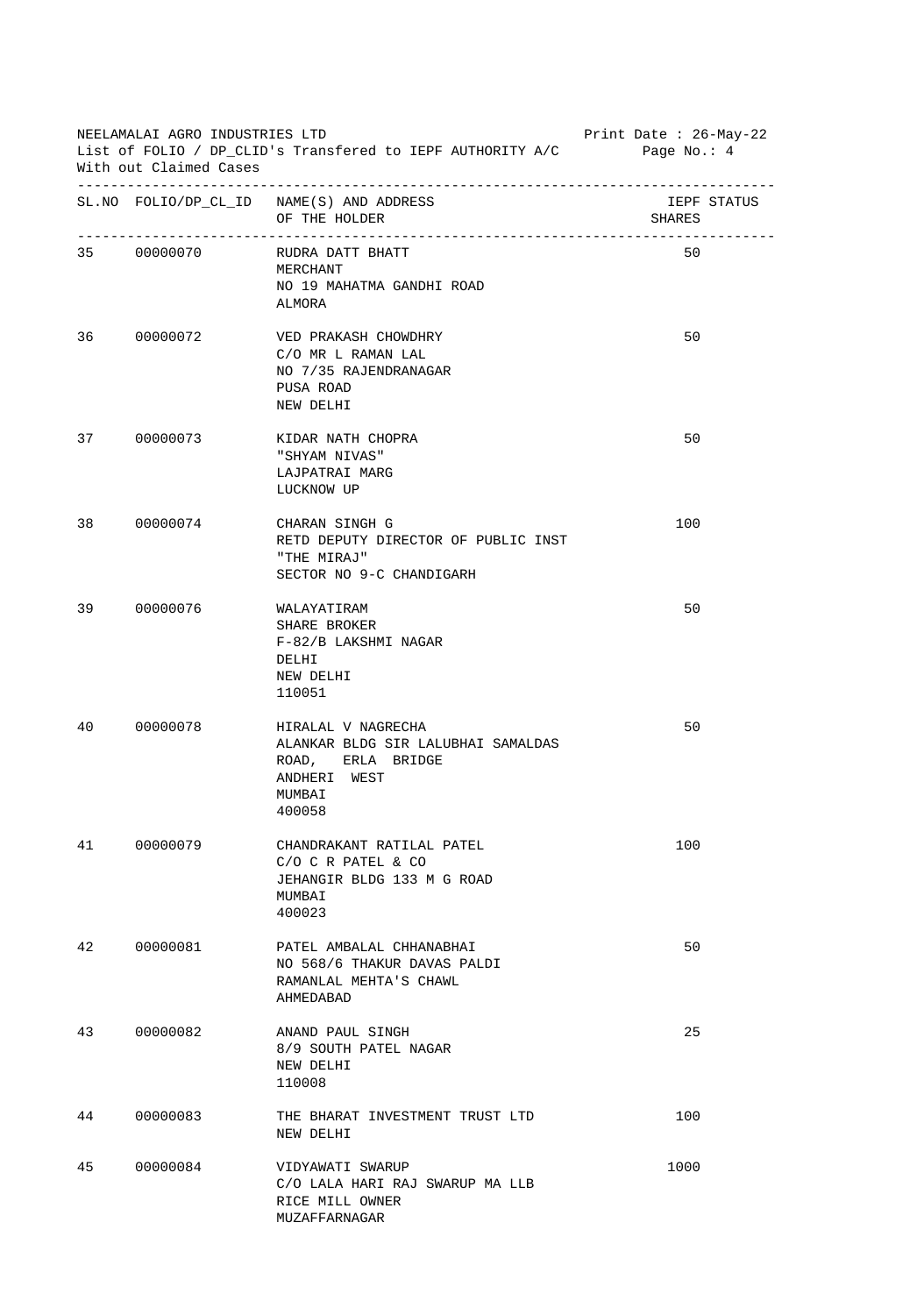| NEELAMALAI AGRO INDUSTRIES LTD<br>List of FOLIO / DP_CLID's Transfered to IEPF AUTHORITY A/C<br>With out Claimed Cases |             |                                                                                                                        | Print Date : $26$ -May-22<br>Page No.: 5 |
|------------------------------------------------------------------------------------------------------------------------|-------------|------------------------------------------------------------------------------------------------------------------------|------------------------------------------|
|                                                                                                                        |             | SL. NO FOLIO/DP_CL_ID NAME(S) AND ADDRESS<br>OF THE HOLDER                                                             | IEPF STATUS<br>SHARES                    |
|                                                                                                                        | 46 00000089 | GOPAL CHHOTABHAI DESAI<br>C/O DR KAMBLI BLOCKS<br>VILE PARLE EAST<br>MUMBAI                                            | 100                                      |
| 47                                                                                                                     | 00000090    | ABDUL HUSEIN G CURRIM<br>JT 1 : SULTAN G CURRIM<br>" COMMONWEALTH"<br>NARIMAN POINT FORESHORE ROAD<br>MUMBAI<br>400001 | 100                                      |
| 48                                                                                                                     | 00000093    | LAKHAMSHI POONSHI<br>C/O LAKHMSHI HIRALAL & CO<br>267-71 NARSHI NATHA STREET<br>MUMBAI<br>400009                       | 100                                      |
| 49                                                                                                                     | 00000094    | DATTATRAYA B AJGAONKAR<br>NO 8 SAMANT BLOCK NAUPADA ROAD<br>NAUPADA POST THANA W RLY<br>NEAR MUMBAI MAHARASHTRA STATE  | 50                                       |
| 50                                                                                                                     | 00000096    | BHAGWANDAS SHAH P<br>"VANMALI BHUVAN"<br>NAOROJI ROAD GHATKOPAR<br>MUMBAI<br>400077                                    | 50                                       |
| 51 7                                                                                                                   | 00000097    | BENDRE B A LL B P C<br>PLEADER<br>1128 SADASHIV PETH<br><b>PUNE</b><br>411030                                          | 100                                      |
| 52                                                                                                                     | 00000102    | GOVINDAJI VED K<br>C/O THE NEW ERA TEXTILE MILLS LTD<br>TULSI PIPE ROAD<br>MUMBAI<br>400016                            | 300                                      |
| 53                                                                                                                     | 00000103    | LALCHAND G<br>7/2, J C ROAD, SINDHI COLONY<br>AMARDEEP, 2ND FLOOR<br>BANGALORE<br>560002                               | 100                                      |
| 54                                                                                                                     | 00000105    | SUBBA RAO S<br>NO $4-1/1$ , 7TH MAIN<br>TATA SILK FARM<br><b>BANGALORE</b><br>560028                                   | 100                                      |
| 55                                                                                                                     | 00000107    | PURSHOTAMDAS CHATURDAS SHETH<br>C/O SURYAKANT P SHETH<br>STATION MASTER SAMANI<br>W RLY VIA BROACH<br>BROACH           | 50                                       |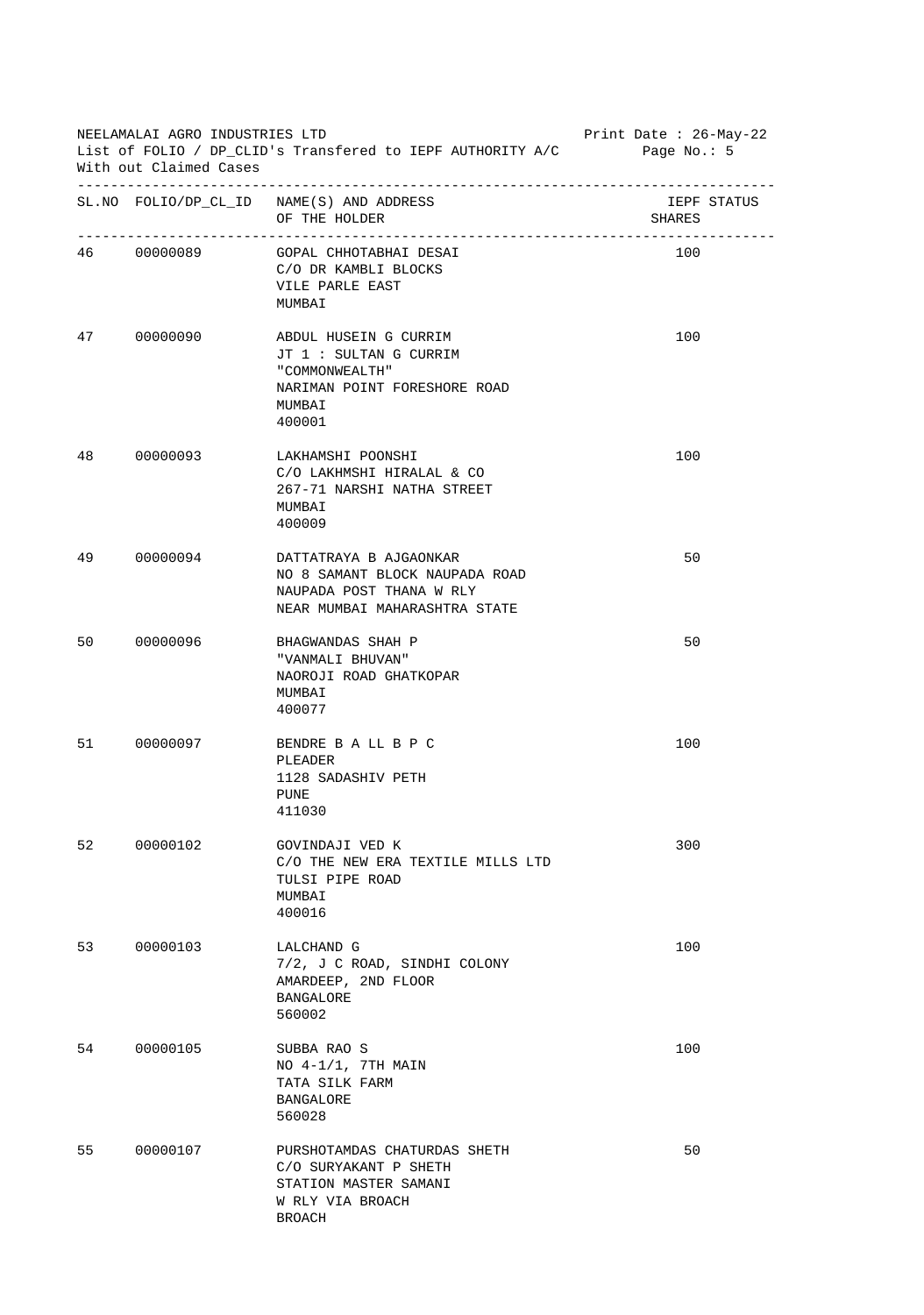|         | NEELAMALAI AGRO INDUSTRIES LTD<br>With out Claimed Cases | Print Date : $26$ -May-22<br>List of FOLIO / DP_CLID's Transfered to IEPF AUTHORITY A/C Page No.: 6   |                       |
|---------|----------------------------------------------------------|-------------------------------------------------------------------------------------------------------|-----------------------|
|         |                                                          | SL. NO FOLIO/DP_CL_ID NAME(S) AND ADDRESS<br>OF THE HOLDER                                            | IEPF STATUS<br>SHARES |
|         | 56 00000110                                              | RAGHUNATH PRASAD GARG S<br>C/O MR SHREENATH CHIMANLAL<br>KALBADEVI RD<br>MUMBAI<br>400002             | 50                    |
| 57 — 17 | 00000121                                                 | LEO PANTY D LIMA<br>NO 14 CUSTOM HOUSE ROAD<br>HAVABAI MANSION ROOM NO 6<br>MUMBAI<br>400001          | 160                   |
| 58      | 00000124                                                 | NARAYANAN NAIR K<br>"VIJAYA MANDIRAM"<br>ERANHIPALAM<br>CALICUT-6                                     | 50                    |
| 59      | 00000125                                                 | VISWANATHA IYER S V<br>MARTHU MADHAM<br>ZAMORIN COLLEGE NORTH ROAD<br>PO CHALAPURAM CALICUT KERALA    | 100                   |
| 60      | 00000126                                                 | KALATHINGAL ITHALUTHY<br>MERCHANT FEROKE<br>SOUTH MALABAR<br>FEROKE                                   | 100                   |
| 61 — 10 | 00000127                                                 | ASSAN HAJI K<br>TIMBER MERCHANT<br>FEROKE S MALABAR<br>FEROKE                                         | 100                   |
| 62      | 00000128                                                 | VEERAN KOYA ASSAN V<br>TIMBER MERCHANT<br>FEROKE S MALABAR<br>FEROKE                                  | 100                   |
| 63      | 00000129                                                 | VELLODY K C M<br>AGENT THE HINDU<br>CHALAPURAM<br>CALICUT                                             | 100                   |
| 64      | 00000130                                                 | KHAN SAHIB SYED MOHAMED ISHAO<br>DIRECTOR OF GENERAL SUPPLIES<br>SHAHJAHAN ROAD<br>NEW DELHI          | 100                   |
| 65      | 00000133                                                 | BHATT V R<br>C/O GRINDLAYS BANK LTD<br>10 PARLIAMENT STREET<br>NEW DELHI                              | 100                   |
| 66      | 00000136                                                 | BEN VANLILA<br>D/O RASIKLAL RADHALAL<br>SANKADI SHERI HAJIRA'S POLE<br>HOUSE NO 865 AHMEDABAD         | 50                    |
| 67      | 00000137                                                 | NARAYANAN N<br>THE PRUDENTIAL INVESTMENT TRUST LTD<br>P B NO 194 107 ARMENIAN ST<br>CHENNAI<br>600001 | 6                     |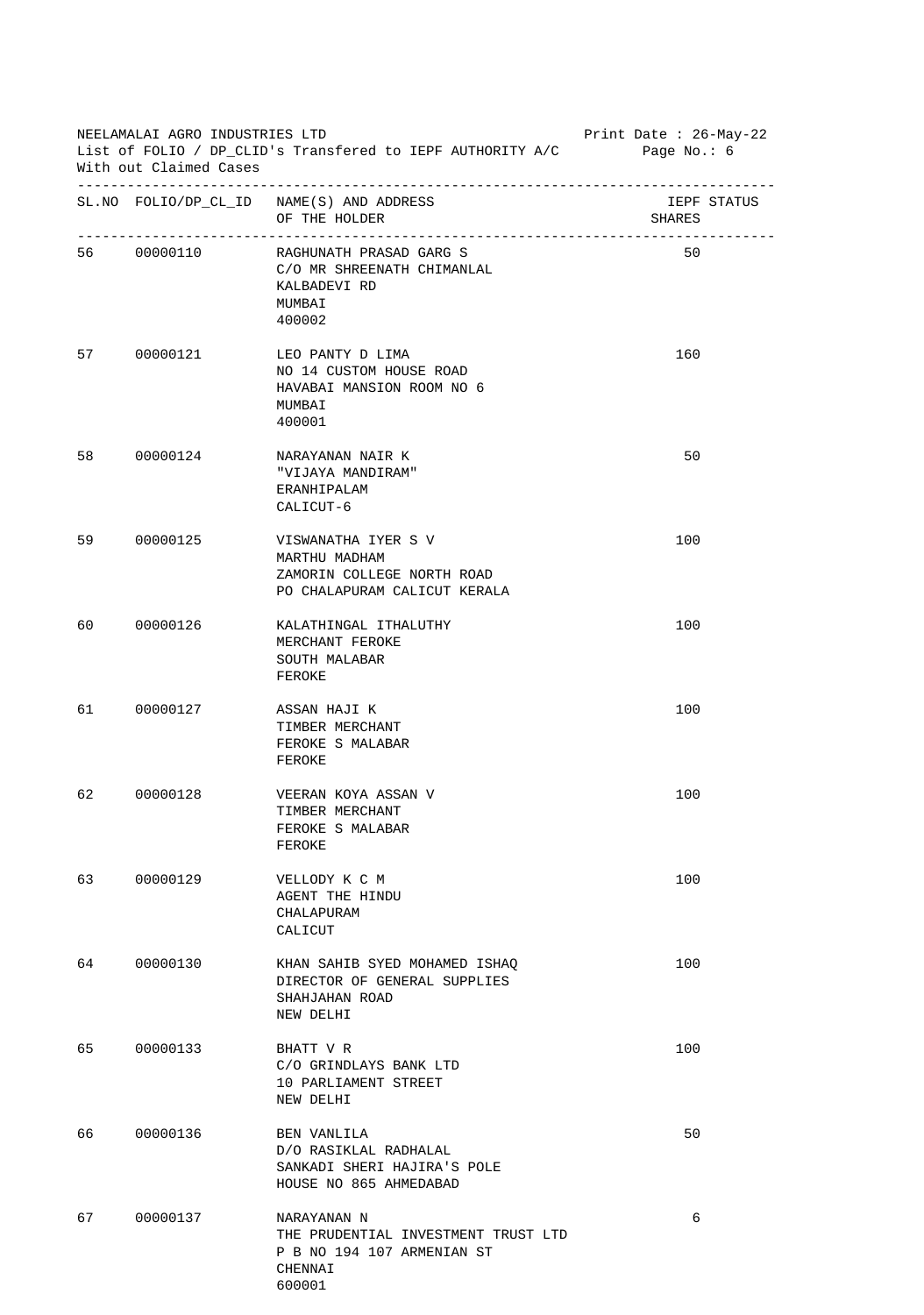| NEELAMALAI AGRO INDUSTRIES LTD<br>List of FOLIO / DP_CLID's Transfered to IEPF AUTHORITY A/C<br>With out Claimed Cases |             |                                                                                                                                            | Print Date : 26-May-22<br>Page No.: $7$ |             |
|------------------------------------------------------------------------------------------------------------------------|-------------|--------------------------------------------------------------------------------------------------------------------------------------------|-----------------------------------------|-------------|
|                                                                                                                        |             | SL. NO FOLIO/DP_CL_ID NAME(S) AND ADDRESS<br>OF THE HOLDER                                                                                 | SHARES                                  | IEPF STATUS |
|                                                                                                                        | 68 00000138 | RATNAKAR INDURAO SYEDH<br>PLEADER NO 26 MANEKIA BHUVAN<br>ANAND NAGAR ELLIS BRIDGE<br>AHMEDABAD                                            | 100                                     |             |
| 69                                                                                                                     | 00000140    | HAJI ALI MOHAMED VALIMOHAMED<br>COMMISSION AGENT<br>NO 126 CHAKLA ST<br>MANDVI MUMBAI<br>MUMBAI<br>400003                                  | 200                                     |             |
| 70                                                                                                                     | 00000143    | MANGALBHAI MANORBHAI PATEL<br>GHANSHYAM NIVAS<br>BAJAJ ROAD VILE PARLE<br>MUMBAI                                                           | 100                                     |             |
|                                                                                                                        | 71 00000144 | JOSEPH JOSEPH BA V<br>C/O MESSRS POTHEN JOSEPH & SONS<br>ALLEPPEY KERALA<br>ALLEPPEY                                                       | 100                                     |             |
| 72 —                                                                                                                   | 00000146    | RAMACHANDRA IYER P N<br>GENERAL MERCHANT<br>GANDHI BAZAR<br>PALGHAT KERALA STATE                                                           | 2000                                    |             |
|                                                                                                                        | 73 00000151 | SUDARSANAM P<br>MEDICAL PRACTITIONER<br>COURT BAZAR BELLARY<br>ΑP                                                                          | 50                                      |             |
| 74                                                                                                                     | 00000159    | JASWANT RAI VIJ<br>EXECUTIVE ENGINEER RETD<br>"SHASHI NIVAS" RANI BAZAR<br>INDUSTRIAL AREA<br>BIKANER RAJASTHAN                            | 100                                     |             |
| 75                                                                                                                     | 00000163    | WALI UDDIN<br>GHATANPORE PO<br>DIST CAWNPORE UP<br>CAWNPORE                                                                                | 200                                     |             |
| 76                                                                                                                     | 00000167    | KHURSHED BAI NAVROJI DUBASH<br>JT 1 : DUBASH G N<br>C/O P N BAVEJA<br>11 RESTHOUSE CRESCENT<br>CIVIL STATION<br><b>BANGALORE</b><br>560001 | 100                                     |             |
| 77                                                                                                                     | 00000169    | RAMA RAO S T V<br>SATYANARAYANAPURAM NO 21/3/74<br>VIJAYAWADA AP                                                                           | 50                                      |             |
| 78                                                                                                                     | 00000173    | SITA SEN<br>$C/O$ DR S K SEN F R C S (ENG)<br>22 CURZON RD KASTURBA GANDHI MARG<br>NEW DELHI                                               | 500                                     |             |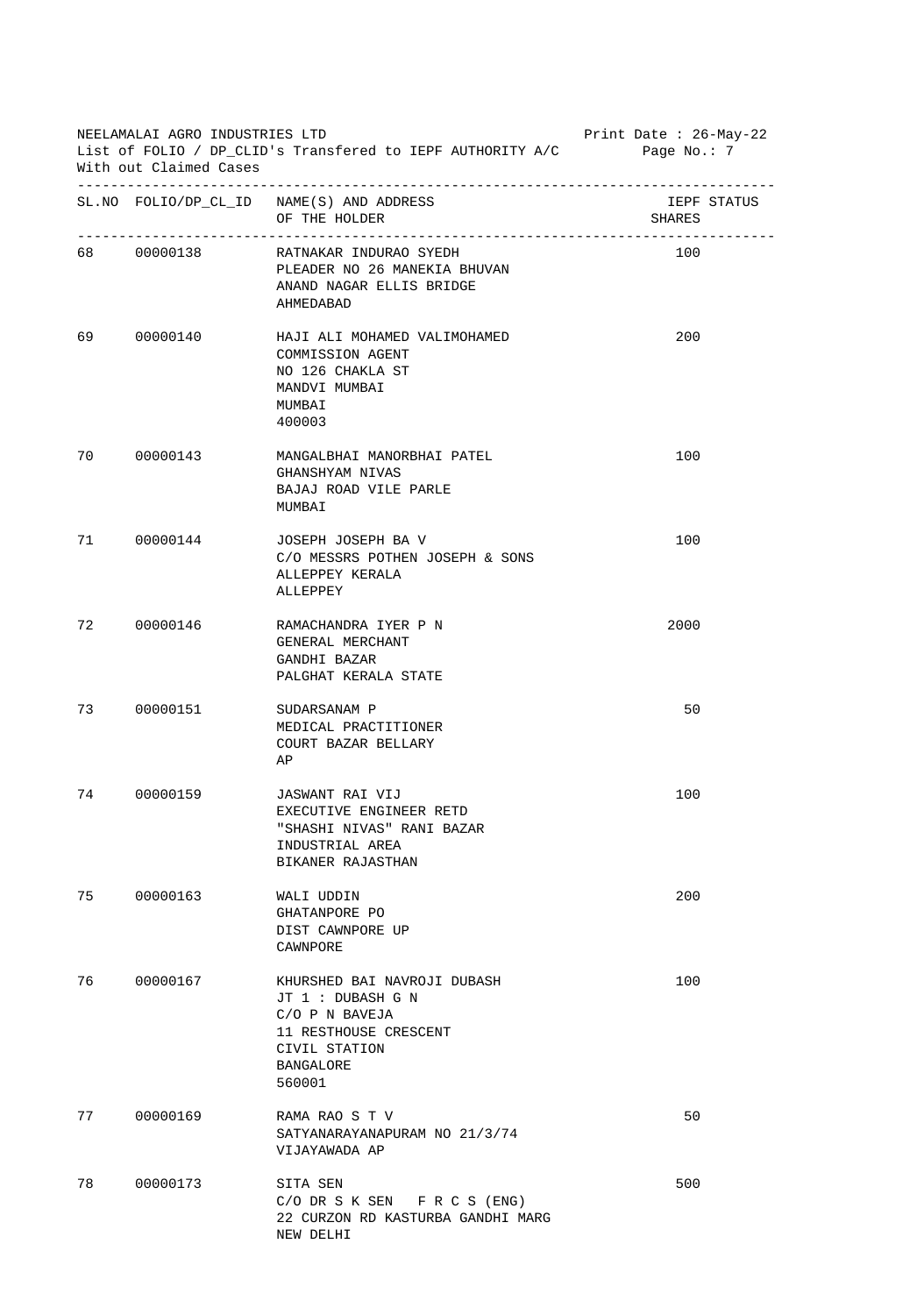| NEELAMALAI AGRO INDUSTRIES LTD<br>List of FOLIO / DP_CLID's Transfered to IEPF AUTHORITY A/C<br>With out Claimed Cases |             |                                                                                                                                                              | Print Date: 26-May-22<br>Page $No. : 8$ |
|------------------------------------------------------------------------------------------------------------------------|-------------|--------------------------------------------------------------------------------------------------------------------------------------------------------------|-----------------------------------------|
|                                                                                                                        |             | SL. NO FOLIO/DP_CL_ID NAME(S) AND ADDRESS<br>OF THE HOLDER                                                                                                   | IEPF STATUS<br>SHARES                   |
|                                                                                                                        | 79 00000174 | RAJINDER NATH CHADHA<br>C/O M/S BOOMFIELD TRADING CO<br>G T ROAD GHAZIABAD<br>KANPUR                                                                         | 50                                      |
| 80                                                                                                                     | 00000175    | CHANDRAGOVIND MULCHANDRA TELIVALA<br>ALKA CHAMBER PREMISES CO-OP SOCIETY<br>1ST FLR FLAT NO 111 OPP MA HIGH -<br>SCHOOL S V RD ANDHERI-W<br>MUMBAI<br>400058 | 50                                      |
| 81 — 10                                                                                                                | 00000176    | KHAN BAHADUR SAIDUDIN AHAMED<br>HOUSE NO 651-K JOJEWALA<br>PESHAWAR CITY N W F                                                                               | 100                                     |
| 82                                                                                                                     | 00000177    | HARI DAMODAR MOTE<br>BUDHWARPETH MERCHANT<br>$PUNE - 2$                                                                                                      | 100                                     |
| 83                                                                                                                     | 00000178    | JANAKI AMMAL<br>C/O S KRISHNASWAMY VAKIL<br>METTU AGRAHARAM<br>SALEM                                                                                         | 100                                     |
| 84                                                                                                                     | 00000179    | LAKSHMANAN CHETTIAR S L<br>BANKER<br>18 THANNEERPANDALAR STREET<br>DEVAKOTTAI RAMNAD DIST                                                                    | 600                                     |
| 85                                                                                                                     | 00000180    | VIDYA PRAKASH AROORMAL BHATIA<br>C/O M/S AROORMAL DURGADAS<br>31 FORBES ST KIRTI BUILDING<br>FORT MUMBAI                                                     | 100                                     |
| 86                                                                                                                     | 00000182    | RAGHUNATH DAS DUSAJE<br>JT 1 : DHANDEVI<br>JT 2 : RAI INDERNATH DUSAJE<br>BLOCK C/6-7 MODEL TOWN<br>NEW DELHI<br>110009                                      | 100                                     |
| 87                                                                                                                     | 00000184    | RAMANATHA SASTRY S<br>11 MANIBHAVAN THYLANG ROAD<br>MATUNGA MUMBAI<br>MUMBAI<br>400019                                                                       | 200                                     |
| 88                                                                                                                     | 00000187    | JEHANGIRJI NAVROJI DUBASH<br>DARUWALLA BUILDING<br>DINBAI PATEL ST BALARAM ST<br>GRANT ROAD<br>MUMBAI                                                        | 100                                     |
| 89                                                                                                                     | 00000190    | RAMJI JETHABHAI KOTHARI<br>NAGPUR CYCLE STORES<br>ITWARI<br>BAZAR NAGPUR-2                                                                                   | 100                                     |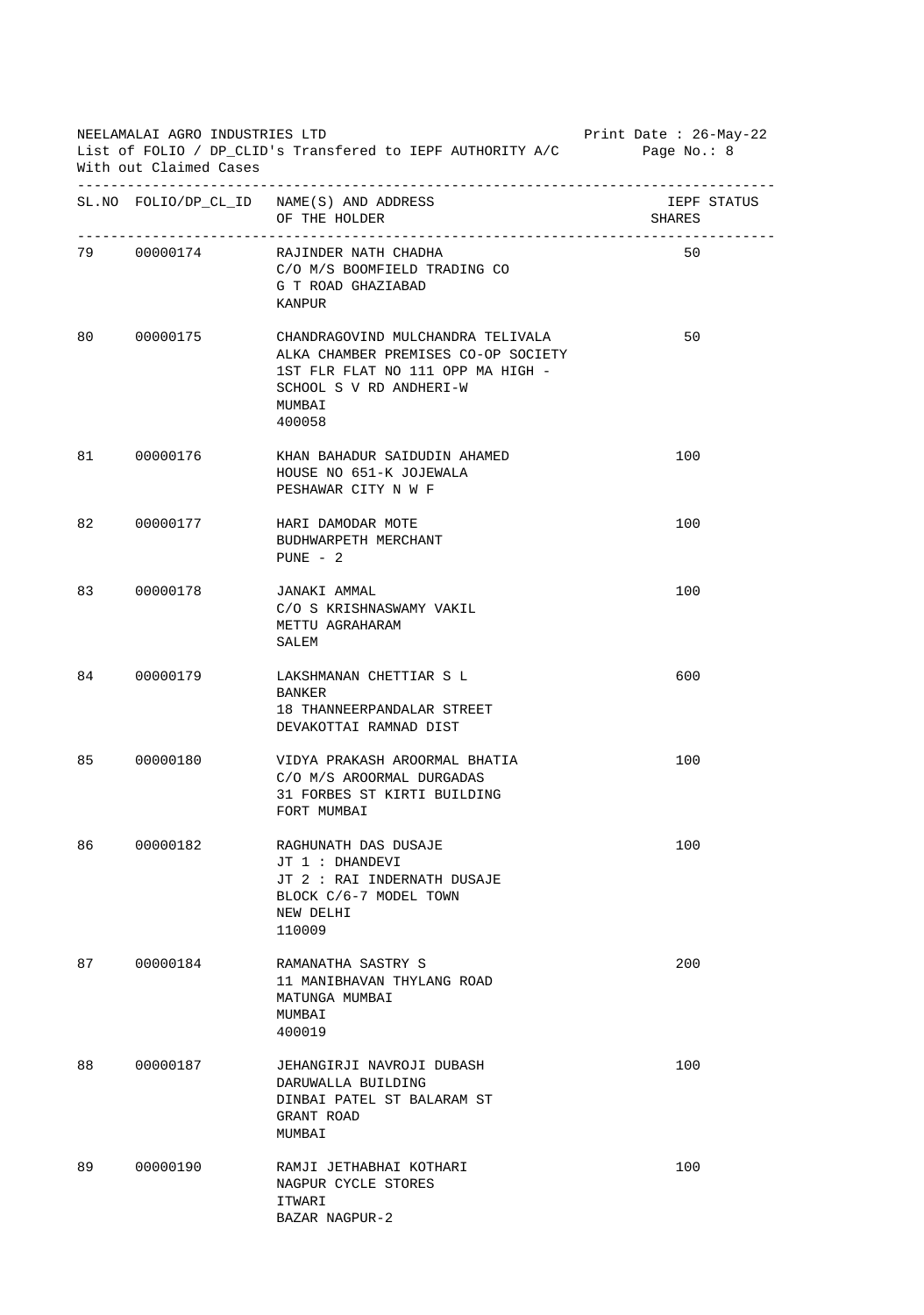| NEELAMALAI AGRO INDUSTRIES LTD<br>List of FOLIO / DP_CLID's Transfered to IEPF AUTHORITY A/C Page No.: 9<br>With out Claimed Cases |          |                                                                                                                                           | Print Date : 26-May-22 |
|------------------------------------------------------------------------------------------------------------------------------------|----------|-------------------------------------------------------------------------------------------------------------------------------------------|------------------------|
|                                                                                                                                    |          | SL. NO FOLIO/DP_CL_ID NAME(S) AND ADDRESS<br>OF THE HOLDER                                                                                | IEPF STATUS<br>SHARES  |
|                                                                                                                                    |          | 90 00000193 HILLA JAL MEHTA<br>JT 1 : JAL FRAMROZE MEHTA<br>515 C-MEHAR MANSION<br>R P MANSANI ROAD<br>MATUNGA MUMBAI<br>MUMBAI<br>400009 | 100                    |
| 91                                                                                                                                 | 00000196 | CHIDAMBARAM CHETTIAR L CT SP CT<br>KONDANOOR POST<br>RAMNAD DT<br>KUNDANOOR                                                               | 100                    |
| 92                                                                                                                                 | 00000200 | PETHAL ACHI O<br>W/O MR. K.N. CHITSABESAN<br>84-3 RD STREET, KARPAGAM AVENUE<br>MADRAS<br>CHENNAI<br>600028                               | 100                    |
| 93                                                                                                                                 | 00000202 | SARDAR SHIV SINGH<br>SAROBAD PO<br>DIST JULLENDER<br>EAST PUNJAB<br>JULLENDER                                                             | 200                    |
| 94                                                                                                                                 | 00000209 | NARENDRA NATH<br>CHIEF ENGINEER (RETD)<br>1049 SECTOR IV<br>PANCHKULA (HARAYANA)<br>PANCHKULA                                             | 200                    |
| 95                                                                                                                                 | 00000213 | CRECENCIO VITO COELHO<br>413 MUDDAVADDO<br>SALIGAO BARDEZ<br>GOA                                                                          | 100                    |
| 96                                                                                                                                 | 00000215 | GOOLBAI SHAPUR KAIKHOSROWI<br>C/O RASHID BEHRAM BROS<br>AIDOON BUILDING DHOBI TALO<br>MUMBAI                                              | 100                    |
| 97                                                                                                                                 | 00000216 | RUSTOMJI NANABHOY BAMBOAT<br>SOLICITOR RATAN MANSION<br>FORJETT ST CUMBALLA HILL<br>MUMBAI<br>400026                                      | 200                    |
| 98                                                                                                                                 | 00000221 | SURENDRA PREMANAND SHAH<br>63 URMI SOCIETY<br>PRODUCTIVITY ROAD<br><b>BARODA</b><br>390005                                                | 100                    |
| 99                                                                                                                                 | 00000229 | ROSHANLAL AGGARWAL<br>79 DAYANAND NAGAR<br>LAWRENCE ROAD<br>AMRITSAR<br>143001                                                            | 100                    |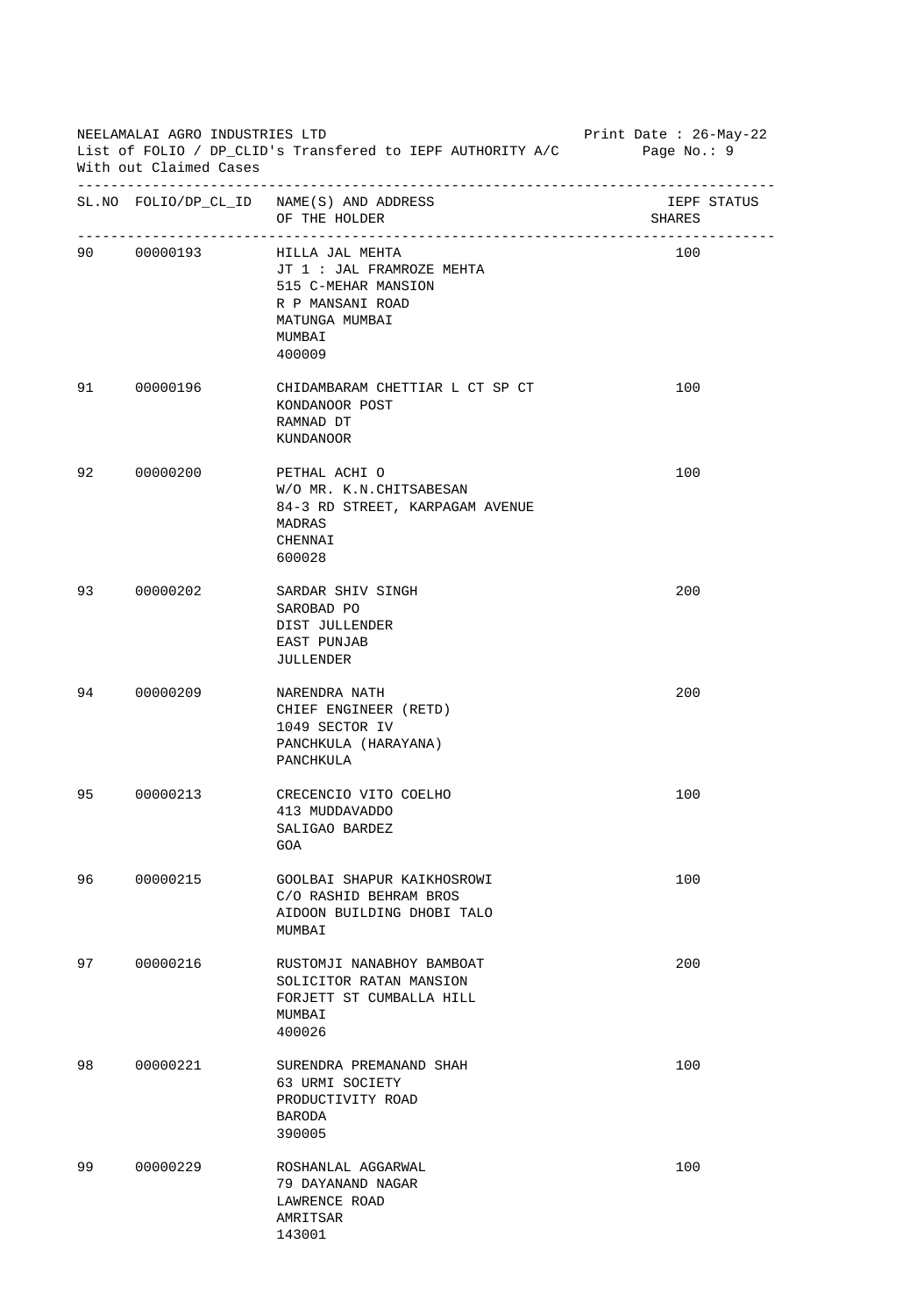| NEELAMALAI AGRO INDUSTRIES LTD<br>List of FOLIO / DP_CLID's Transfered to IEPF AUTHORITY A/C Page No.: 10<br>With out Claimed Cases |              |                                                                                                                                  | Print Date : 26-May-22 |
|-------------------------------------------------------------------------------------------------------------------------------------|--------------|----------------------------------------------------------------------------------------------------------------------------------|------------------------|
|                                                                                                                                     |              | SL. NO FOLIO/DP_CL_ID NAME(S) AND ADDRESS<br>OF THE HOLDER                                                                       | IEPF STATUS<br>SHARES  |
|                                                                                                                                     | 100 00000232 | VALLABHDAS GORDHANDAS SHAH<br>C/O RATIL KANTILAL & CO<br>63/65 CATHEDRAL ST<br>MUMBAI                                            | 25                     |
|                                                                                                                                     | 101 00000234 | NOSHIR PIROJSHAW SECRETARY<br>JT 1 : SOONA NASHIR SECRETARY<br><b>JEBANGIR MANSION</b><br>71 HUGHES ROAD<br>MUMBAI<br>400007     | 50                     |
|                                                                                                                                     | 102 00000236 | MINOCHER MUNCHERSHA OLPADWALLA<br>168 BAZAR GATE STREET<br>FORT<br>MUMBAI                                                        | 300                    |
|                                                                                                                                     | 103 00000239 | KAPOOR G N<br>C/O THE CENTRAL BANK OF INDIA LTD<br>HARDOI<br>UP                                                                  | 100                    |
|                                                                                                                                     | 104 00000243 | GAJANAN ANANDRAO HATE<br>JT 1 : HIRABAI GAJANAN HATE<br>ROOM NO 168 NEW AMRATWADI<br>VITHALBHAI PATEL ROAD<br>MUMBAI<br>400004   | 100                    |
|                                                                                                                                     | 105 00000247 | SNEHALATABAI SHRIDAR JOSHI<br>JT 1 : ARVIND SHRIDAR JOSHI<br>C/O MR A S JOSHI<br>'SITA NIWAS' HOUSE NO 415<br>DHANTOLI<br>NAGPUR | 200                    |
| 106                                                                                                                                 | 00000249     | SUBHENDU ROY CHOWDHURY<br>BANK ASST NO 37-A BIJOY KISSEN ST<br>UTTARPARA HOOGLY DT<br>W BENGAL<br>HOOGLY                         | 100                    |
| 107                                                                                                                                 | 00000252     | KAPURCHAND JAWANMAL<br>BUSINESS SADAR BAZAR<br>SIROBI<br>RAJASTAN                                                                | 100                    |
| 108                                                                                                                                 | 00000255     | MELITA NAZARETH<br>'ANJELIC NEST'<br>TENT LINES<br>MOHANNGAR<br>NAGPUR                                                           | 100                    |
| 109                                                                                                                                 | 00000256     | SAMANDY AMMAL B S<br>NO 16/37 UPPUTHODAI GOUNDER LANE<br>EDAYAR ST<br>COIMBATORE                                                 | 50                     |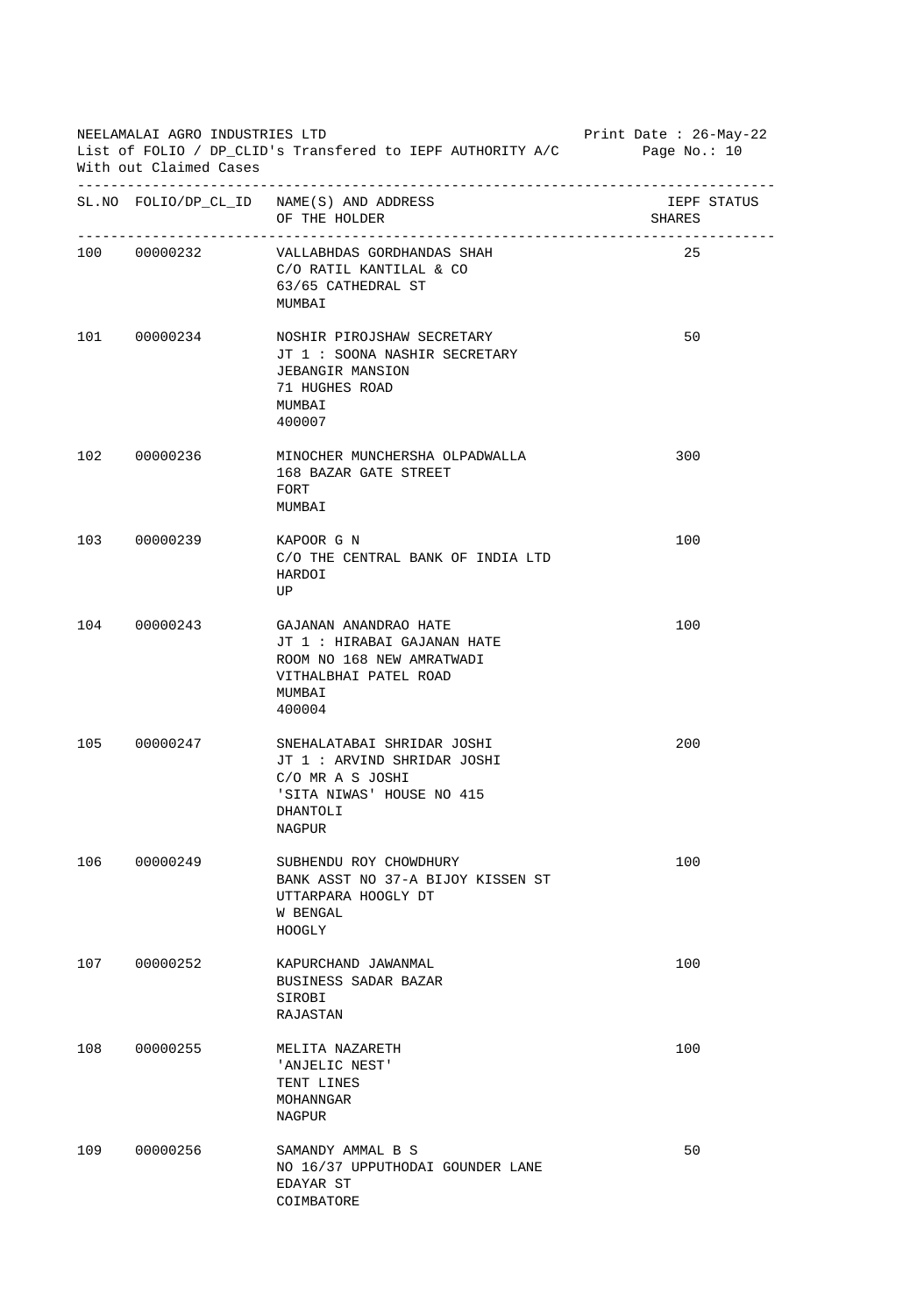| NEELAMALAI AGRO INDUSTRIES LTD<br>List of FOLIO / DP_CLID's Transfered to IEPF AUTHORITY A/C<br>With out Claimed Cases |              |                                                                                                                                                                | Print Date : 26-May-22<br>Page No.: $11$ |
|------------------------------------------------------------------------------------------------------------------------|--------------|----------------------------------------------------------------------------------------------------------------------------------------------------------------|------------------------------------------|
|                                                                                                                        |              | SL. NO FOLIO/DP_CL_ID NAME(S) AND ADDRESS<br>OF THE HOLDER                                                                                                     | IEPF STATUS<br>SHARES                    |
|                                                                                                                        | 110 00000258 | SAILENDRA NATH GOSH<br>RETD MEDICAL SURGEON<br>FATAKGORA P O CHANDRANAGORE<br>DIST HOOGLY W BENGAL<br><b>HOOGLY</b>                                            | 100                                      |
|                                                                                                                        | 111 00000261 | DUNBAI DHUNJIBHOY MEHTA<br>JT 1 : BAPUJI DHUNJIBHOY MEHTA<br>DASWANI HOUSE 3RD FLOOR<br>PORK MARKET DUSHWADI DHOBI TALAO<br>MUMBAI<br>400002                   | 200                                      |
|                                                                                                                        | 112 00000262 | BAPUJI DHUNJIBHOY MEHTA<br>JT 1: DINBAI DHUNJIBHOY MEHTA<br>DASWANI HOUSE 3RD FLOOR<br>OPP PORK MARKET DASHWADI<br>DHOBI TALAO<br>MUMBAI<br>400002             | 200                                      |
|                                                                                                                        | 113 00000264 | VARADARAJ RAMAN<br>BLDG NO.1, FLAT NO.11<br>MUKAND STAFF HSG. SOCIETY<br>GAUANPADA, MULAND(E)<br>MUMBAI<br>400081                                              | 50                                       |
|                                                                                                                        | 114 00000272 | ERADY V V<br>VETTATHU HOUSE<br>CHALAPURAM<br>CALICUT-2                                                                                                         | 110                                      |
| 115                                                                                                                    | 00000275     | GIRISHCHANDRA PRAMODRAY BHAT<br>JT 1: MEENA GIRISHCHANDRA BHAT<br>CUSTODIAN OF EVACUEE PROPERTY<br>MERCANTILE BANK BUILDING<br>FORT MUMBAI<br>MUMBAI<br>400001 | 100                                      |
| 116                                                                                                                    | 00000282     | KESHAV MORESHWAR SATHE<br>NO 607 SADASHIVPETH<br>DESHMUKH WADA<br>PUNE CITY                                                                                    | 100                                      |
| 117                                                                                                                    | 00000283     | PARVATHY S<br>12 SECOND STREET<br>PERAMBUR NEDUNCHALAI<br>CHENNAI<br>600012                                                                                    | 300                                      |
| 118                                                                                                                    | 00000284     | ARUNACHALAM CHETTIAR AR RM AR<br>BANKER AR L HOUSE<br>T OORANI<br>DEVAKOTTAI                                                                                   | 200                                      |
| 119                                                                                                                    | 00000288     | OMAYAL ACHI<br>C/O A PR ADAIKAPPA CHETTIAR BANKER<br>ARIMALAM POST<br>TRICHINOPOLY DT                                                                          | 100                                      |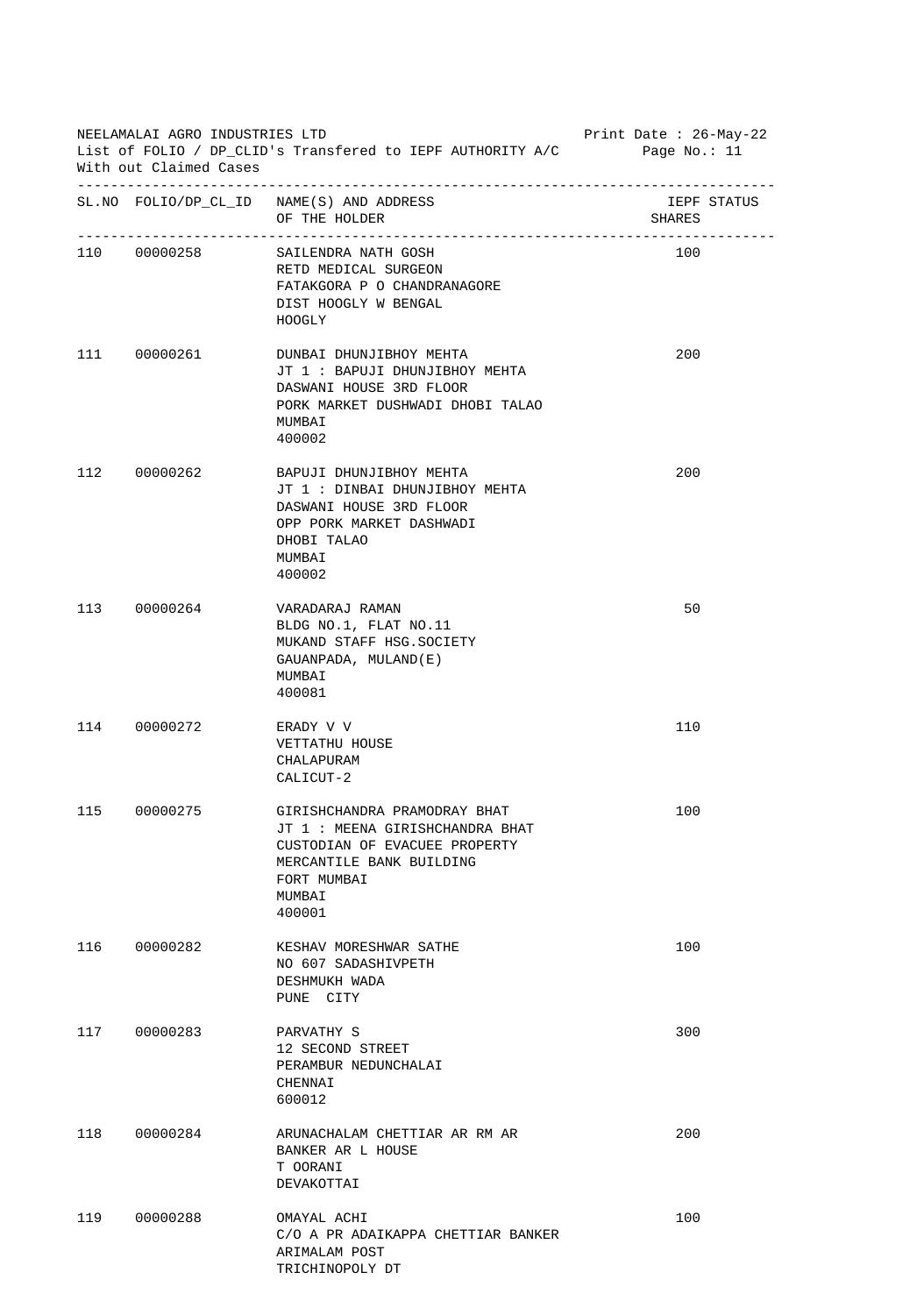| NEELAMALAI AGRO INDUSTRIES LTD<br>List of FOLIO / DP_CLID's Transfered to IEPF AUTHORITY A/C Page No.: 12<br>With out Claimed Cases |              |                                                                                                                                           | Print Date : 26-May-22 |
|-------------------------------------------------------------------------------------------------------------------------------------|--------------|-------------------------------------------------------------------------------------------------------------------------------------------|------------------------|
|                                                                                                                                     |              | SL. NO FOLIO/DP_CL_ID NAME(S) AND ADDRESS<br>OF THE HOLDER                                                                                | IEPF STATUS<br>SHARES  |
|                                                                                                                                     | 120 00000295 | MESSRS UNITED INDUSTRIAL BANK LTD<br>NO 24 NETAJI SUBHAS ROAD<br>CALCUTTA                                                                 | 300                    |
|                                                                                                                                     | 121 00000300 | ANTHONY FLORENCE PEREIRA<br>JT 1 : LOUIS PINTO PEREIRA<br>C/O DR JOHN PINTO<br>DOMNIC HOUSE 4TH FLOOR<br>GIRGAON ROAD<br>MUMBAI<br>400004 | 200                    |
|                                                                                                                                     | 122 00000301 | DINA HORMUSJI MEHTA<br>MALESAR MORA ST<br>NAVASARI W RLY<br>NAVASARI                                                                      | 50                     |
|                                                                                                                                     | 123 00000306 | SHERA SORABJI REPORTER<br>JT 1 : THRITY SORABJI DUBASH<br>MEHERA MANSION<br>FORJETT STREET<br>GOWALIA TANK<br>MUMBAI                      | 1000                   |
|                                                                                                                                     | 124 00000321 | VANMALIDAS GOPALJI BHUTA<br>NO 558 ADENWALA ROAD<br>SANGHRAJKA HOUSE<br>MUMBAI<br>400019                                                  | 300                    |
|                                                                                                                                     | 125 00000323 | FRENY JEHANGIR KHARAS<br>"CORINTHIAN" - D4<br>17, ARTHUR BUNDER ROAD<br>COLABA<br>MUMBAI<br>400005                                        | 50                     |
| 126                                                                                                                                 | 00000333     | PARPATI PARSHOTAMDAS<br>NO 56/A 4TH FLOOR<br>BHARAT NAGAR<br>GRANT ROAD<br>MUMBAI<br>400007                                               | 100                    |
| 127                                                                                                                                 | 00000335     | MAHFUZA TAYEBALI<br>C/O T S LOKHANDWALA<br>KATAPORE BAZAAR<br>BROACH W RLY<br><b>BROACH</b>                                               | 50                     |
| 128                                                                                                                                 | 00000336     | SUNDARAM N<br>"LAKSHMI NIVAS"<br>2 PATEL STREET<br>KODAMBAKKAM<br>CHENNAI<br>600024                                                       | 8                      |
| 129                                                                                                                                 | 00000342     | VIJAYSINH UDAYSINH MAHIDA<br>412 POPULAR AVENUE<br>ROYAL PARK<br>MICHIGAN U S A 48073<br>MICHIGAN                                         | 250                    |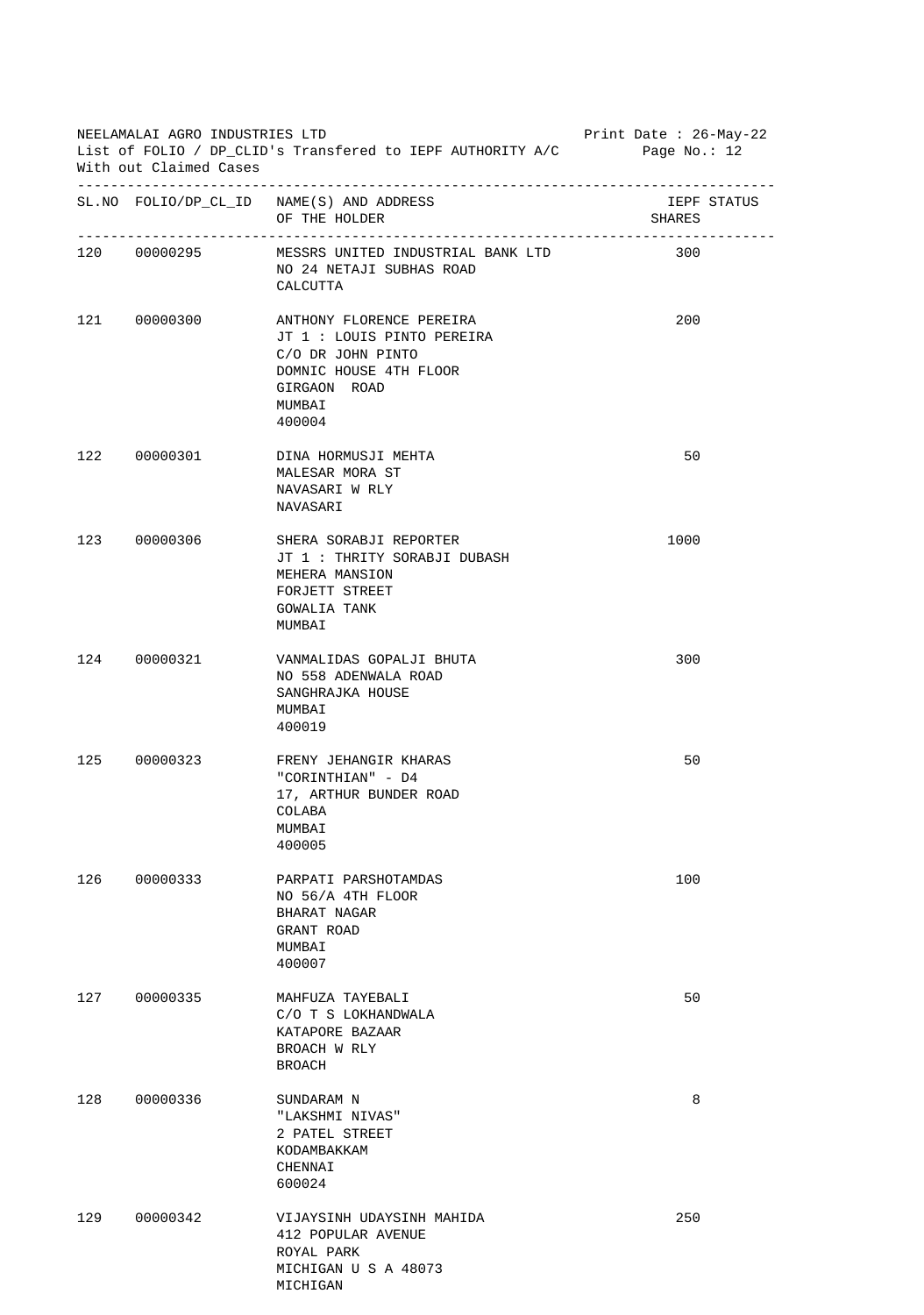| NEELAMALAI AGRO INDUSTRIES LTD<br>List of FOLIO / DP_CLID's Transfered to IEPF AUTHORITY A/C<br>With out Claimed Cases |              |                                                                                                                             | Print Date : $26$ -May-22<br>Page No.: 13 |
|------------------------------------------------------------------------------------------------------------------------|--------------|-----------------------------------------------------------------------------------------------------------------------------|-------------------------------------------|
|                                                                                                                        |              | SL. NO FOLIO/DP_CL_ID NAME(S) AND ADDRESS<br>OF THE HOLDER                                                                  | IEPF STATUS<br>SHARES                     |
|                                                                                                                        | 130 00000347 | MARZABAN FRAMROZE MINBATIWALA<br>CAMA BLDG KASINATH ROAD<br>TARDEO<br>MUMBAI<br>400034                                      | 100                                       |
|                                                                                                                        | 131 00000348 | SUSHILA RANI<br>C/O SH R P SINGH<br>AGENT ALLAHABAD BANK LTD<br>232/234 KALBADEVI ROAD<br>MUMBAI<br>400002                  | 100                                       |
|                                                                                                                        | 132 00000350 | PARPATI KUNDANMAL MALKANI<br>KALYAN NARISHALA ROOM NO 1<br>RAJMAHAL HOTEL<br>CANNAUGHT ROAD<br>$PUNE-1$                     | 200                                       |
|                                                                                                                        | 133 00000358 | ARUNACHALAM CHETTIAR AR RM<br>AR A STREET<br>NATTARASANKOTTAI PO<br>RAMNAD DIST<br>RAMNAD                                   | 100                                       |
|                                                                                                                        | 134 00000361 | SAAM NOSHIR NANABHAI<br>NO 724 DR DINSHAW MASTER ROAD<br>PARSI COLONY<br>DADAR<br>MUMBAI<br>400014                          | 40                                        |
| 135                                                                                                                    | 00000362     | BERYL GARRICK<br>1ST FLOOR LILY LODGE<br>3RD PASTA LANE COLABA<br>MUMBAI<br>400005                                          | 300                                       |
| 136                                                                                                                    | 00000366     | DIGAMBER BHIKASA KHODE<br>KHODE RADIO & ELECTRIC CORPORATION<br>NO 794 SADASHIVPETH<br>NEAR VISHRAMBAGWADA<br>$PUNE - 2$    | 100                                       |
| 137                                                                                                                    | 00000367     | MEHERBAI NOSHIRMANJI BABYCON<br>ANKLESARIA BG NO 1<br>MIRJAPORE<br>AHMEDABAD                                                | 100                                       |
| 138                                                                                                                    | 00000373     | HASANALI A S<br>JT 1 : BATULBAI ABEDEALLY<br>INSURANCE AGENT<br>SAMBAVA CHAMBERS<br>SIR P M ROAD MUMBAI<br>MUMBAI<br>400001 | 500                                       |
| 139                                                                                                                    | 00000384     | RAMACHANDRA DIGAMBAR THIPSAY<br>635/80 SADASHIVPETH<br>VINAYNAGAR COLONY<br>$PUNE - 9$                                      | 100                                       |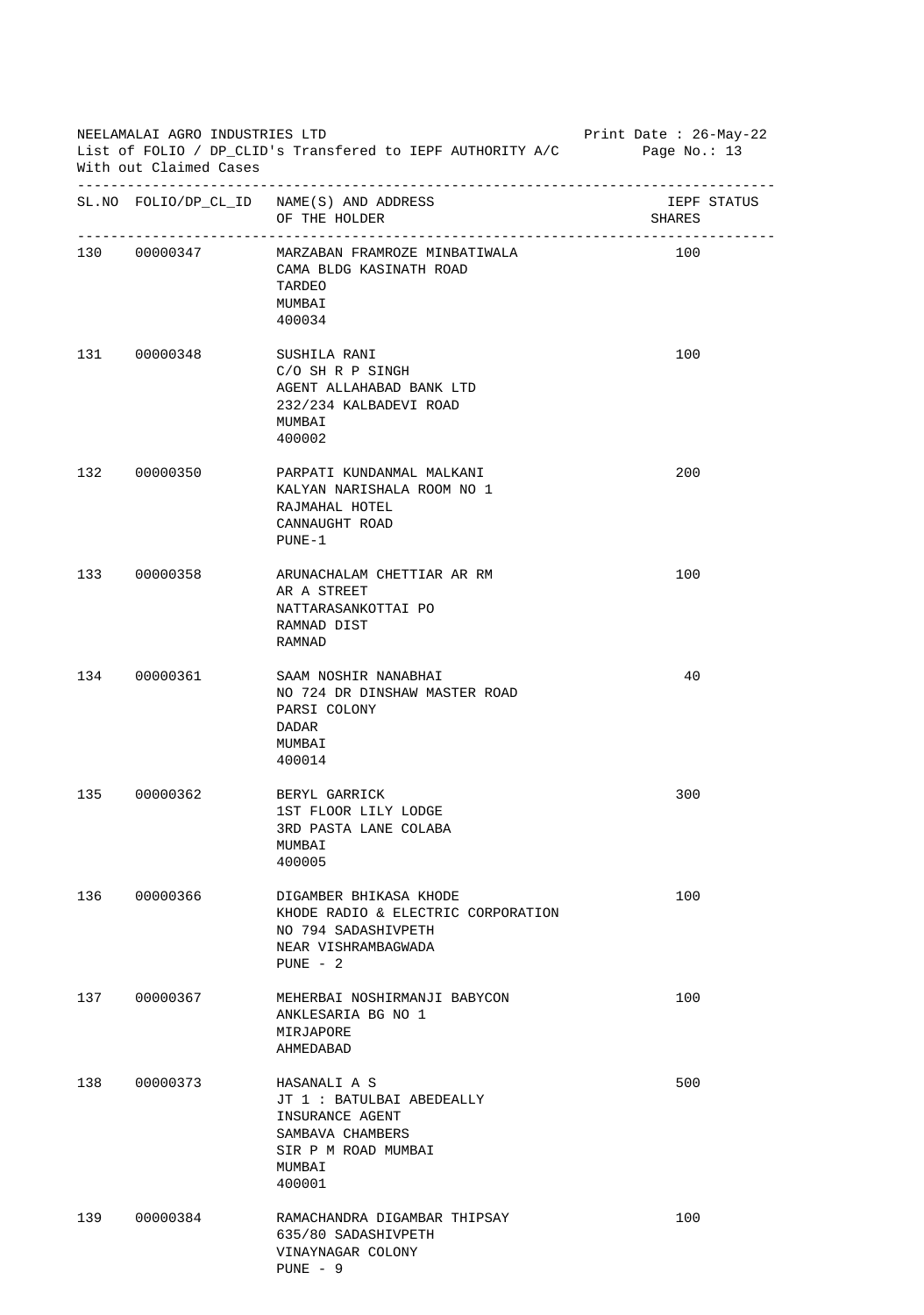| NEELAMALAI AGRO INDUSTRIES LTD<br>List of FOLIO / DP_CLID's Transfered to IEPF AUTHORITY A/C Page No.: 14<br>With out Claimed Cases |                          |                                                                                                                                      | Print Date : 26-May-22 |
|-------------------------------------------------------------------------------------------------------------------------------------|--------------------------|--------------------------------------------------------------------------------------------------------------------------------------|------------------------|
|                                                                                                                                     |                          | SL. NO FOLIO/DP_CL_ID NAME(S) AND ADDRESS<br>OF THE HOLDER                                                                           | IEPF STATUS<br>SHARES  |
|                                                                                                                                     | 140 00000386 NINA KURIEN | MUSEUM BAIN'S COMPOUND<br>TRIVANDRUM<br>KERALA STATE                                                                                 | 80                     |
|                                                                                                                                     | 141 00000391             | KESHAVA MURTHY M L<br>II HEM BHUVAN<br>VATCHRAJ LANE<br>MATUNGA CR<br>MUMBAI<br>400019                                               | 500                    |
|                                                                                                                                     | 142 00000392             | FREDA OLIVER<br>NO 3 ALFRED ST<br>RICHMOND TOWN<br><b>BANGALORE</b><br>560025                                                        | 100                    |
|                                                                                                                                     | 143 00000393             | SUBHADRA KRISHNAN<br>C/O KOC INDIA PAKISTAN SCHOOL<br>AHMADI KUWAIT<br>ARABIAN GULF<br>KUWAIT                                        | 100                    |
|                                                                                                                                     | 144 00000395             | VIJAYA PRABHAKAR PRADHAN<br>JT 1 : PRABHAKAR VASUDEO PRADHAN<br>PLOT NO 87 RANADE ROAD<br>NINAD BLOCK NO 1 DADAR<br>MUMBAI<br>400028 | 100                    |
| 145                                                                                                                                 | 00000405                 | RAMAKANT PURSHOTAM PANDIT<br>C-24 TARABAUG ESTATE<br>RAJA RAMMOHAN ROY MARG<br>MUMBAI<br>400004                                      | 50                     |
| 146                                                                                                                                 | 00000409                 | CHABALDAS<br>JT 1: KAN CHABALDAS<br>CLOTH MERCHANT<br>SITABULDI<br>NAGPUR                                                            | 100                    |
| 147                                                                                                                                 | 00000411                 | ANNAMALAI CHETTIAR ESQ SP A A<br>SHUNMUGANATHAPURAM<br>VIA KARAIKUDI<br>RAMNAD DIST<br>RAMNAD                                        | 100                    |
| 148                                                                                                                                 | 00000415                 | SHAKUNTLA DEVI TULI<br>C/O MR. M. MEHRA<br>411 OLYMPUS BLDG.<br>ALTAMOUNT ROAD<br>MUMBAI<br>400026                                   | 50                     |
| 149                                                                                                                                 | 00000440                 | ABDUL RAZAK T E M<br>10 ANVARIA ST<br>KOOTHANALLUR<br>TANJORE DIST                                                                   | 100                    |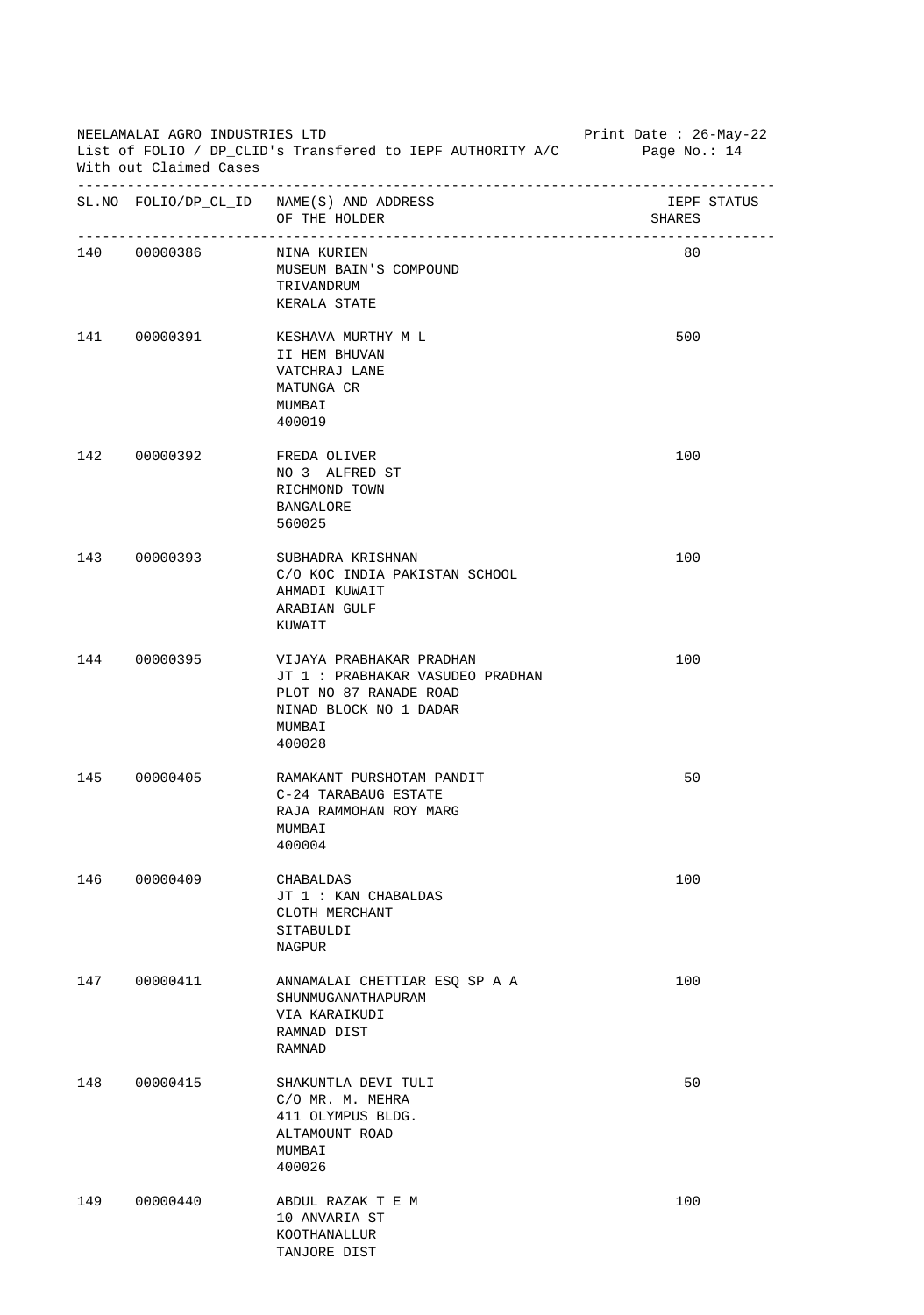| NEELAMALAI AGRO INDUSTRIES LTD<br>Print Date : 26-May-22<br>List of FOLIO / DP_CLID's Transfered to IEPF AUTHORITY A/C<br>Page No.: $15$<br>With out Claimed Cases |              |                                                                                                                                                                     |        |             |
|--------------------------------------------------------------------------------------------------------------------------------------------------------------------|--------------|---------------------------------------------------------------------------------------------------------------------------------------------------------------------|--------|-------------|
|                                                                                                                                                                    |              | SL. NO FOLIO/DP_CL_ID NAME(S) AND ADDRESS<br>OF THE HOLDER                                                                                                          | SHARES | IEPF STATUS |
|                                                                                                                                                                    | 150 00000448 | SUBBIAH VR KR<br>ARANMANAI<br>SIRUVAYAL PO<br>RAMNAD DIST                                                                                                           | 200    |             |
|                                                                                                                                                                    | 151 00000455 | PRABHA BAVEJA<br>P BOX 5278, G P O<br>35, REST HOUSE CRESEENT<br>BANGALORE<br>560001                                                                                | 150    |             |
|                                                                                                                                                                    | 152 00000458 | KUPPAL ACHI Y RM<br>MUTHLAIPATTI<br>RANGIEM POST<br>TRICHY DIST                                                                                                     | 100    |             |
|                                                                                                                                                                    | 153 00000461 | PIA MASCARENHAS<br>"KAMALA COTTAGE"<br>CHAPEL ROAD<br>BANDRA<br>MUMBAI                                                                                              | 50     |             |
|                                                                                                                                                                    | 154 00000467 | HORMAZD DINSHAW BILLIMORIA<br>JT 1 : DINSHAW MERWANJI BILLIMORIA<br>813 SOUTH LA GRANGE ROAD<br>LA GRANGE<br>ILLINOIS (60525) USA                                   | 200    |             |
|                                                                                                                                                                    | 155 00000472 | PESHOTAN MUNCHERSHAW OLPADWALLA<br>JT 1: MINOCHER MUNCHERSHAW OLPADWALLA<br>C/O M/S OLPADWALLA & SONS<br>NO 168 BAZARGATE STREET<br>FORT MUMBAI<br>MUMBAI<br>400001 | 100    |             |
| 156                                                                                                                                                                | 00000487     | AYISHA UMMA P V<br>SARA MANZIL<br>LOGANS ROAD<br>TELLICHERRY<br>KERALA STATE                                                                                        | 100    |             |
| 157                                                                                                                                                                | 00000510     | SAKINABAI SALEBHAI RANGWALA<br>C/O MR S S RANGWALA<br>A-15 PICCADILLY FLATS<br>MIRZA GALIB MARG<br>MUMBAI<br>400008                                                 | 50     |             |
| 158                                                                                                                                                                | 00000513     | MIRZA RASHEED BEG<br>JT 1 : ENAYAT RASOOL<br>JT 2 : NAGHAT RASOOL<br>MOHALLA BAISI-KI-MASJID<br>GATE MALKA GATI<br>ASHTA MIRZA RASOOL BEG<br>LUCKNOW-1              | 200    |             |
| 159                                                                                                                                                                | 00000515     | JANAKIBAI<br>C/O THE BIJAPUR MOTOR TRANSPORT CO<br><b>BIJAPUR</b>                                                                                                   | 50     |             |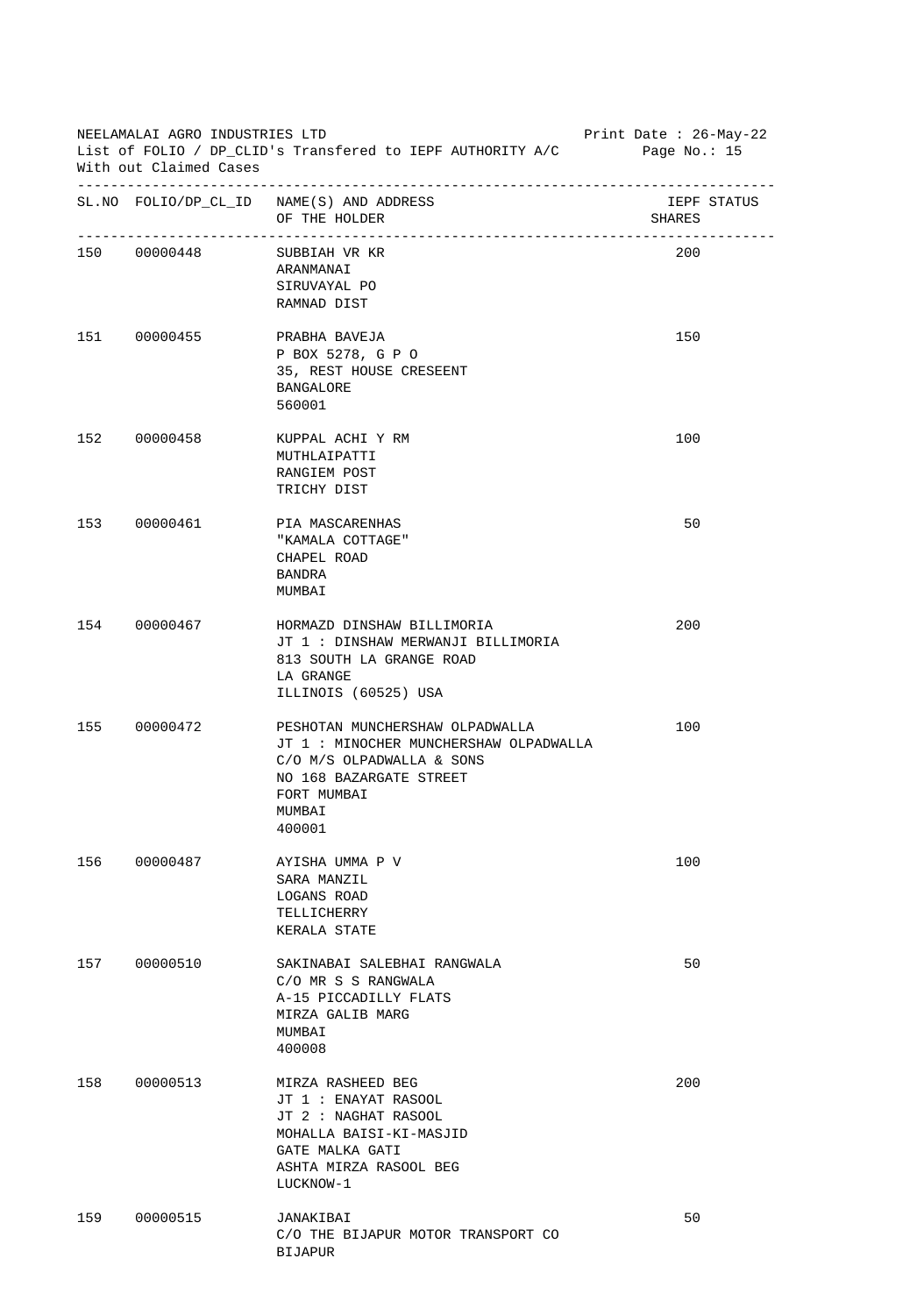|     | NEELAMALAI AGRO INDUSTRIES LTD<br>Print Date: 26-May-22<br>List of FOLIO / DP_CLID's Transfered to IEPF AUTHORITY A/C<br>Page No.: $16$<br>With out Claimed Cases |                                                                                                                |                       |  |  |
|-----|-------------------------------------------------------------------------------------------------------------------------------------------------------------------|----------------------------------------------------------------------------------------------------------------|-----------------------|--|--|
|     |                                                                                                                                                                   | SL. NO FOLIO/DP_CL_ID NAME(S) AND ADDRESS<br>OF THE HOLDER                                                     | IEPF STATUS<br>SHARES |  |  |
|     | 160 00000516                                                                                                                                                      | LILABEN RATILAL TRIVEDI<br>NP 9/2/1 ASARWA P O COMPOUND<br>GOVINDLAL SHETH'S BLDG<br>AHMEDABAD-11              | 50                    |  |  |
|     | 161 00000528                                                                                                                                                      | ALAGAPPA CHETTIAR KR V<br>MUTHUPATNAM<br>KARAIKUDI<br>RAMNAD DIST                                              | 100                   |  |  |
|     | 162 00000529                                                                                                                                                      | MEENAKSHI KUTTY AMMA M<br>'SREENILAYAM'<br>AZCHAVATTAM<br>CALICUT (KERALA)<br>673007                           | 68                    |  |  |
|     | 163 00000531                                                                                                                                                      | PADMAVATHY AMMA M<br>'RAGASUDHA'<br>NILAMBUR POST<br>KERALA STATE<br>NILAMBUR                                  | 66                    |  |  |
|     | 164 00000533                                                                                                                                                      | RAJASIMHA MENON M<br>'BRINDAVAN' KALIKAVU<br>PULLENGODE<br>KERALA STATE                                        | 66                    |  |  |
|     | 165 00000537                                                                                                                                                      | NANDINI AMMA<br>KRISHNA VILAS<br>NILAMBUR POST<br>KERALA STATE<br>NILAMBUR                                     | 66                    |  |  |
| 166 | 00000538                                                                                                                                                          | BHARATHI AMMA K<br>C/O MRS. SUDHA MENON<br>G-6, BRINDAVAN APARTMENTS<br><b>BEGUMPET</b><br>HYDERABAD<br>500016 | 32                    |  |  |
| 167 | 00000540                                                                                                                                                          | GEN RUSTAM FRAMJI KHAMBATTA<br>"PHIROZA"<br>MARG NO 4 SHAHIBAUG<br>AHMEDABAD<br>380004                         | 200                   |  |  |
| 168 | 00000542                                                                                                                                                          | HOMI MANCHERSHAW OLPADWALLA<br>JT 1 : DARA MANCHERSHAW OLPADAWALLA<br>NO 168 BAZARGATE ST<br>MUMBAI<br>400001  | 100                   |  |  |
| 169 | 00000544                                                                                                                                                          | SNEHLATA BHADURI<br>W/O MR D N BHADURI<br>C/O S K SANYAL<br>JHANSI<br>U P                                      | 200                   |  |  |
| 170 | 00000547                                                                                                                                                          | SANYAL S K<br>ADVOCATE<br>JHANSI<br>U P                                                                        | 200                   |  |  |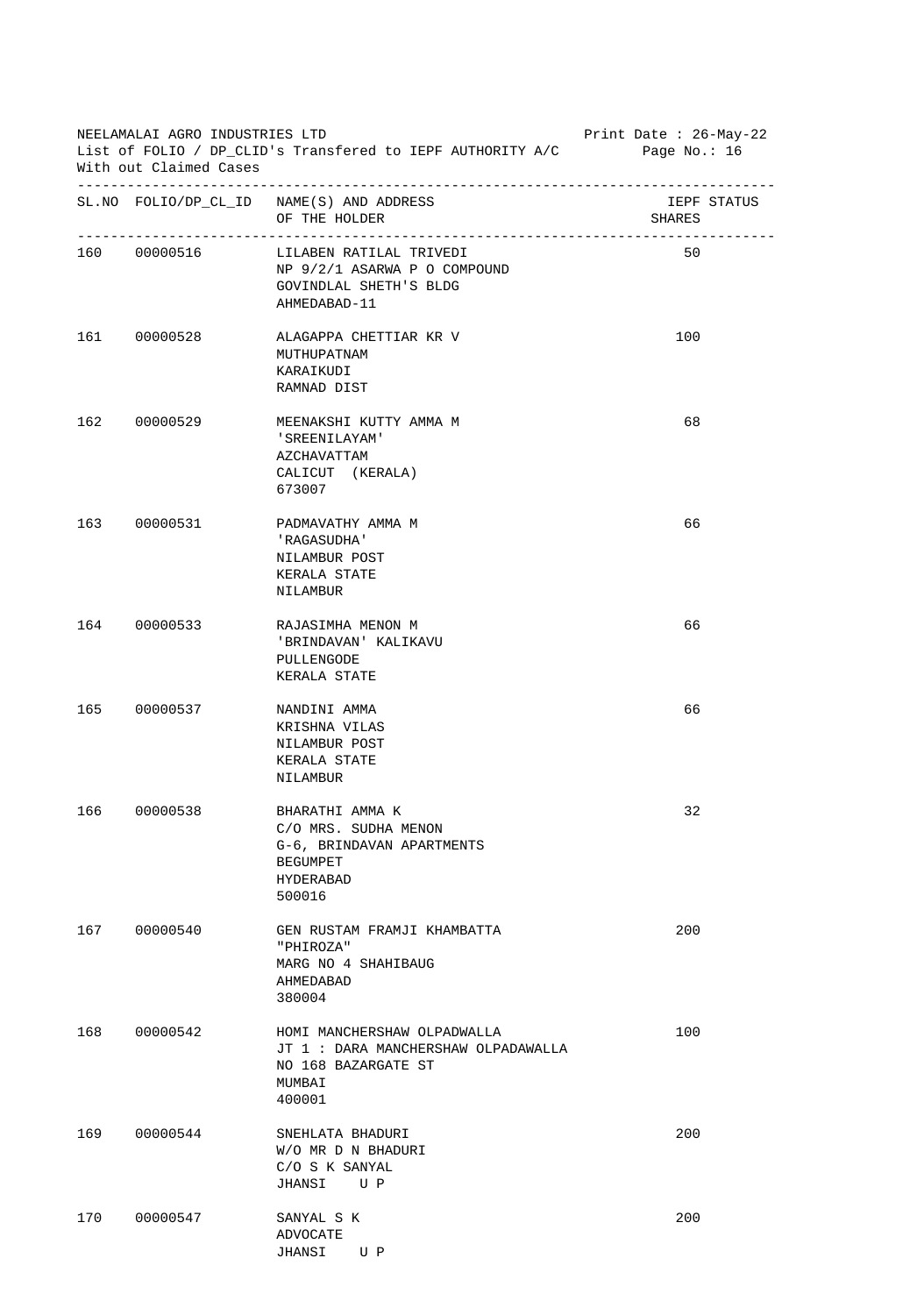| NEELAMALAI AGRO INDUSTRIES LTD<br>List of FOLIO / DP CLID's Transfered to IEPF AUTHORITY A/C<br>With out Claimed Cases |              |                                                                                                                                 | Print Date : $26-May-22$<br>Page No.: $17$ |
|------------------------------------------------------------------------------------------------------------------------|--------------|---------------------------------------------------------------------------------------------------------------------------------|--------------------------------------------|
|                                                                                                                        |              | SL. NO FOLIO/DP_CL_ID NAME(S) AND ADDRESS<br>OF THE HOLDER                                                                      | IEPF STATUS<br>SHARES                      |
|                                                                                                                        | 171 00000549 | MANAKCHAND K RATHORE<br>NO 7/124 BICHLABAS<br>RATLAN MP                                                                         | 100                                        |
|                                                                                                                        | 172 00000552 | RATILAL H PATEL<br>ADVOCATE<br>4 UTKARASH SOCIETY<br>NANA KUMBHNATH RD<br>NADIAD                                                | 50                                         |
|                                                                                                                        | 173 00000557 | RAMAN K H<br>KILMELFORT ESTATE<br>KOTAGIRI POST<br>THE NILGIRIS                                                                 | 100                                        |
|                                                                                                                        | 174 00000571 | ARSIVALA M P<br>'SUN BEAM'<br>NO 14 LALBAUG ROAD<br><b>BANGALORE</b><br>560002                                                  | 174                                        |
|                                                                                                                        | 175 00000587 | USHAKANT MULCHAND<br>JT 1 : SARALA USHAKANT<br>LUHARPOLE<br>MACHLIPITH<br>SURAT W.RLY<br>SURAT                                  | 100                                        |
|                                                                                                                        | 176 00000592 | JOSEPH ANTHONY MENEZES<br>JT 1 : CLARA MENEZES<br>BEHIND CIVIL & CRIMINAL COURT<br>OLD MARKET<br>MARGAO-GOA<br>MARGAO<br>403601 | 100                                        |
| 177                                                                                                                    | 00000609     | RANGANATHAN V R<br>JT 1 : RANGANATHAN N<br>120 LLOYDS ROAD<br>CHENNAI<br>600006                                                 | 100                                        |
| 178                                                                                                                    | 00000631     | FERANANDO DE SANTANA GODINHO<br>NEAR THE HOLY GHOST CHURCH<br>MARGAO<br>GOA                                                     | 100                                        |
| 179                                                                                                                    | 00000634     | RAMACHANDRA RAO B<br>FLAT NO:6, II FLOOR<br>"TVS LAKSHMI", 26, (OLD NO:12)<br>I MAIN ROAD, SHENOI NAGAR(W)<br>CHENNAI           | 50                                         |
| 180                                                                                                                    | 00000636     | KHUSRU JEHANGIR BHARUCHA<br>'COOVER VILLA'<br>CIVIL LINES<br>NANPURA SURAT<br>SURAT                                             | 200                                        |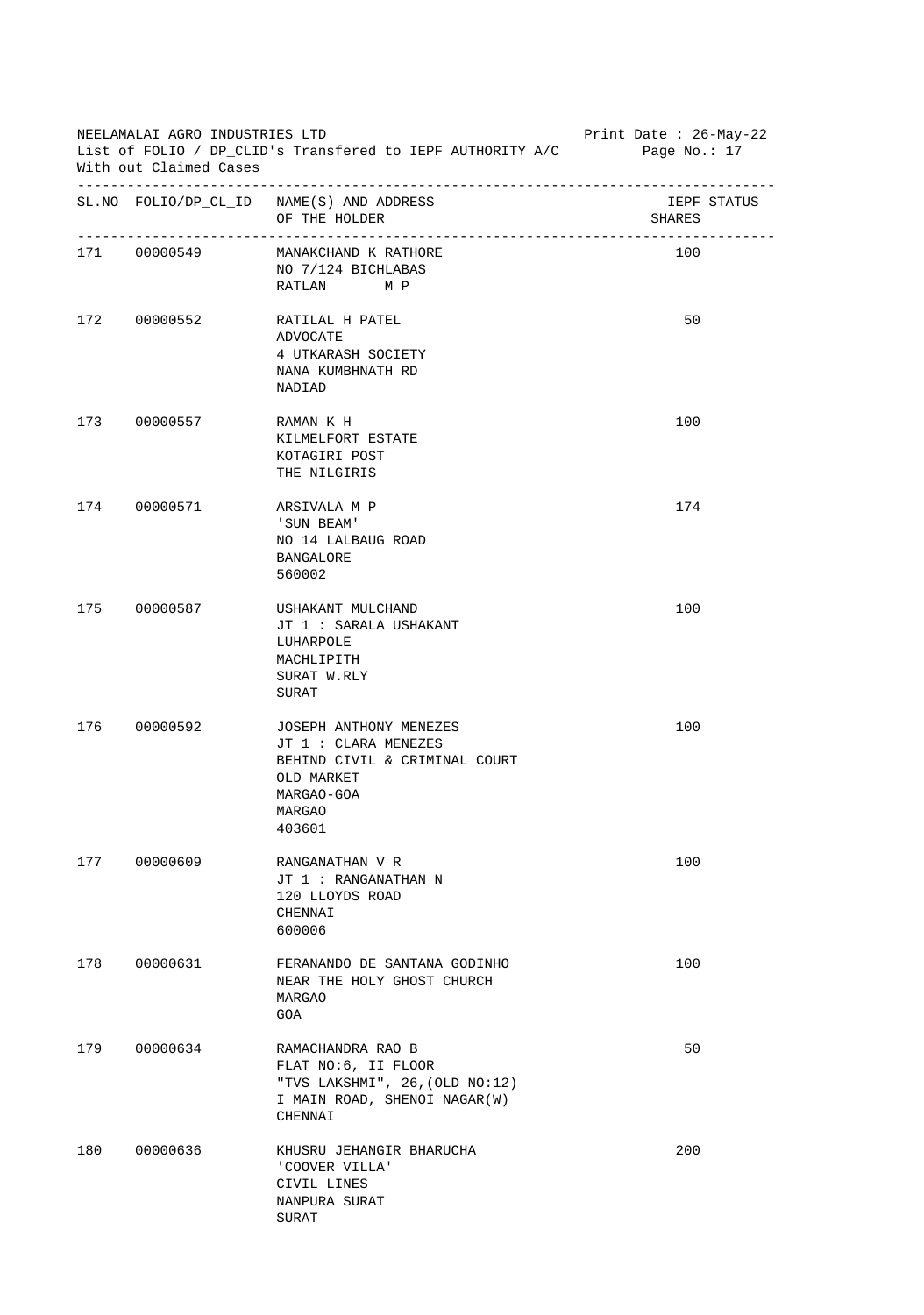| NEELAMALAI AGRO INDUSTRIES LTD<br>List of FOLIO / DP_CLID's Transfered to IEPF AUTHORITY A/C Page No.: 18<br>With out Claimed Cases |              |                                                                                                                         | Print Date: 26-May-22 |
|-------------------------------------------------------------------------------------------------------------------------------------|--------------|-------------------------------------------------------------------------------------------------------------------------|-----------------------|
|                                                                                                                                     |              | SL. NO FOLIO/DP_CL_ID NAME(S) AND ADDRESS<br>OF THE HOLDER                                                              | IEPF STATUS<br>SHARES |
|                                                                                                                                     | 181 00000640 | BACHOO JEHANGIR CONTRACTOR<br>UMTOLPADA<br>P O GHOLVAD<br>DIST THANE, MAHARASHTRA<br>THANE<br>401702                    | 200                   |
|                                                                                                                                     | 182 00000695 | SUNIL VALABHDAS<br>JT 1 : NARESH VALABHDAS<br>NO 40 SAGAR MANSION 2ND FLOOR<br>BHULABHAI DESAI ROAD<br>MUMBAI<br>400026 | 50                    |
|                                                                                                                                     | 183 00000701 | SUGRABIBI EBRAHIM GHANCHI<br>D/O MR EBRAHIM<br>AT & POST BARBODHAN<br>VIA RANDER DIST SURAT W RLY<br>SURAT              | 100                   |
|                                                                                                                                     | 184 00000707 | MADHUMATI KISHANLAL KAZI<br>SONAWALA BUILDING<br>NO 6-B ROOM NO 53 3RD FLOOR<br>TARDEO MUMBAI<br>MUMBAI<br>400007       | 50                    |
|                                                                                                                                     | 185 00000708 | REHMATBAI SALEBHOY LODHGER<br>C/O M/S AMBER HARDWARE & TOOLS<br>NO 23-B GAUTAM BUDH MARG<br>LUCKNOW (U P)               | 50                    |
| 186                                                                                                                                 | 00000709     | ACHUNNY PAUL THALIATH<br>PUTHENPALLY POST<br>PARUR TALUK<br>KERALA STATE<br>PARUR                                       | 100                   |
| 187                                                                                                                                 | 00000711     | SHUBH LATA<br>C/O MR ROMESH KUMAR<br>OPP POLICE LINES<br>CIVIL LINES<br>LUDHIANA                                        | 200                   |
| 188                                                                                                                                 | 00000712     | SINGHAL B L<br>NO 20 DARESI ROAD<br>AGRA                                                                                | 50                    |
| 189                                                                                                                                 | 00000716     | KRISHNA KUMAR R G<br>13 DR VARADARAJAN ROAD<br>CHINGLEPET                                                               | 34                    |
| 190                                                                                                                                 | 00000719     | RAM BABU AGARWAL<br>NO 1403 KHATRIGALI<br>BAGH MUZAFARKHAN<br>U.P.<br>AGRA                                              | 100                   |
| 191                                                                                                                                 | 00000723     | VISWANATHAN R V<br>C/O M/S P R N RAMANATHA IYER & CO<br>YARN MERCHANTS BIG BAZAR<br>CALICUT                             | 250                   |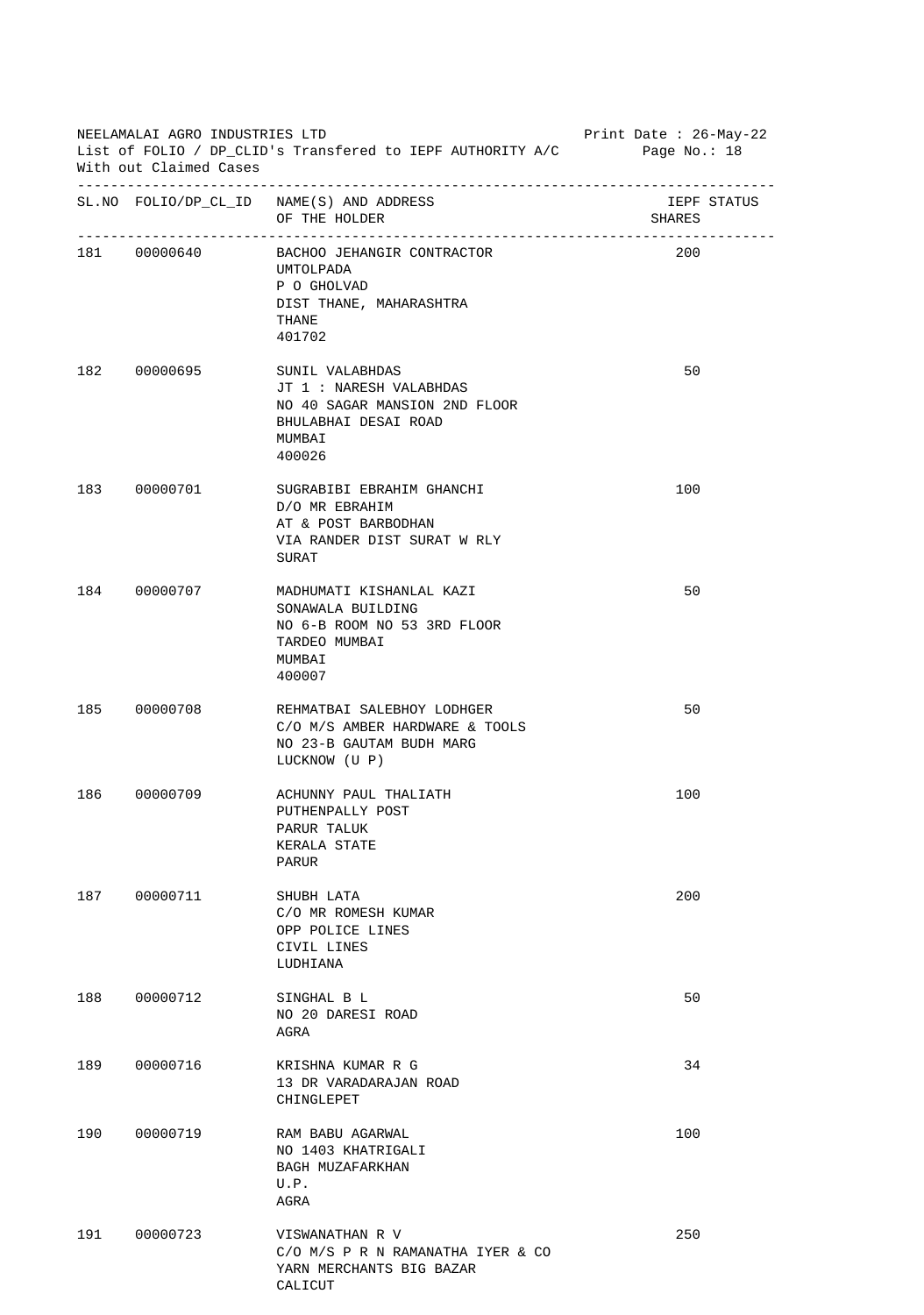| NEELAMALAI AGRO INDUSTRIES LTD<br>List of FOLIO / DP CLID's Transfered to IEPF AUTHORITY A/C Page No.: 19<br>With out Claimed Cases |                       |                                                                                                                                                                                          | Print Date : 26-May-22 |
|-------------------------------------------------------------------------------------------------------------------------------------|-----------------------|------------------------------------------------------------------------------------------------------------------------------------------------------------------------------------------|------------------------|
|                                                                                                                                     | --------------------- | SL. NO FOLIO/DP_CL_ID NAME(S) AND ADDRESS<br>OF THE HOLDER                                                                                                                               | IEPF STATUS<br>SHARES  |
|                                                                                                                                     | 192 00000728          | NAGARAJ M S<br>D V SAROVAR & CO CHARTERED<br>ACCOUNTANTS, NO 1-1-85 STATION RD<br><b>RAICHUR</b><br>KARNATAKA<br>584101                                                                  | 200                    |
|                                                                                                                                     | 193 00000753          | HAROLD DESMOND PENGAL<br>RESERVE BANK OF INDIA<br>POST BOX NO 406<br>MUMBAI<br>400001                                                                                                    | 100                    |
|                                                                                                                                     | 194 00000758          | RANJITRAY SAKERLAL THAKORE<br>SULTANPURA<br>NEAR LALUBHAI'S KHANCHA<br>BARODA<br><b>GUJARAT STATE</b>                                                                                    | 50                     |
|                                                                                                                                     | 195 00000766          | TEHMINA FRAMROZ MADAN<br>JT 1 : NERGIS JAMSHED MOTIWALLA<br>JT 2 : MINOO FRAMROZ MADAN<br>SHANGRILLA<br>FLAT NO 73 7TH FLOOR OPP COLABA<br>POST OFFICE COLABA MUMBAI<br>MUMBAI<br>400005 | 500                    |
|                                                                                                                                     | 196 00000768          | PRAMILABEN JANUBHAI VYAS<br>JT 1 : MASTER DINESH JANUBHAI VYAS<br>C/O M/S NAVINCHANDRA SUNDERLAL SHAH<br>HATHIKHAN GALI SANTKABIR ROAD<br>NEAR GENDIGATE BARODA<br>BARODA<br>390001      | 50                     |
| 197                                                                                                                                 | 00000788              | HOMI DHUNJISHAW NAGARWALA<br>JT 1: NOSHIR PHIROZESHAW NAGARWALLA<br>STATION ROAD<br>RAILWAY LINES<br>SHOLAPUR<br>MAHARASHTRA STATE                                                       | 200                    |
| 198                                                                                                                                 | 00000796              | VASANT VINAYAK KARKHANIS<br>JT 1 : SULBHA VASANT KARKHANIS<br>VAIDYAS BLDG LIBERTY GARDEN COLONY<br>PLOT NO 112 POST LIBERTY GARDEN<br>MALAD WEST MUMBAI (NB)<br>400064                  | 4                      |
| 199                                                                                                                                 | 00000799              | TIKA RAM<br>262/2 MOHAN NIVAS<br>SUBASH ROAD GANDHI NAGAR<br>NEW DELHI<br>110031                                                                                                         | 100                    |
| 200                                                                                                                                 | 00000801              | ROSHAN HECTOR KOTHAWALA<br>JT 1 : ALA BURJOR KOTHAVALA<br>22 JAWAHARNAGAR H SOCIETY<br>OFF HALAR ROAD<br>BULSAR W RLY GUJARAT STATE<br><b>BULSAR</b>                                     | 100                    |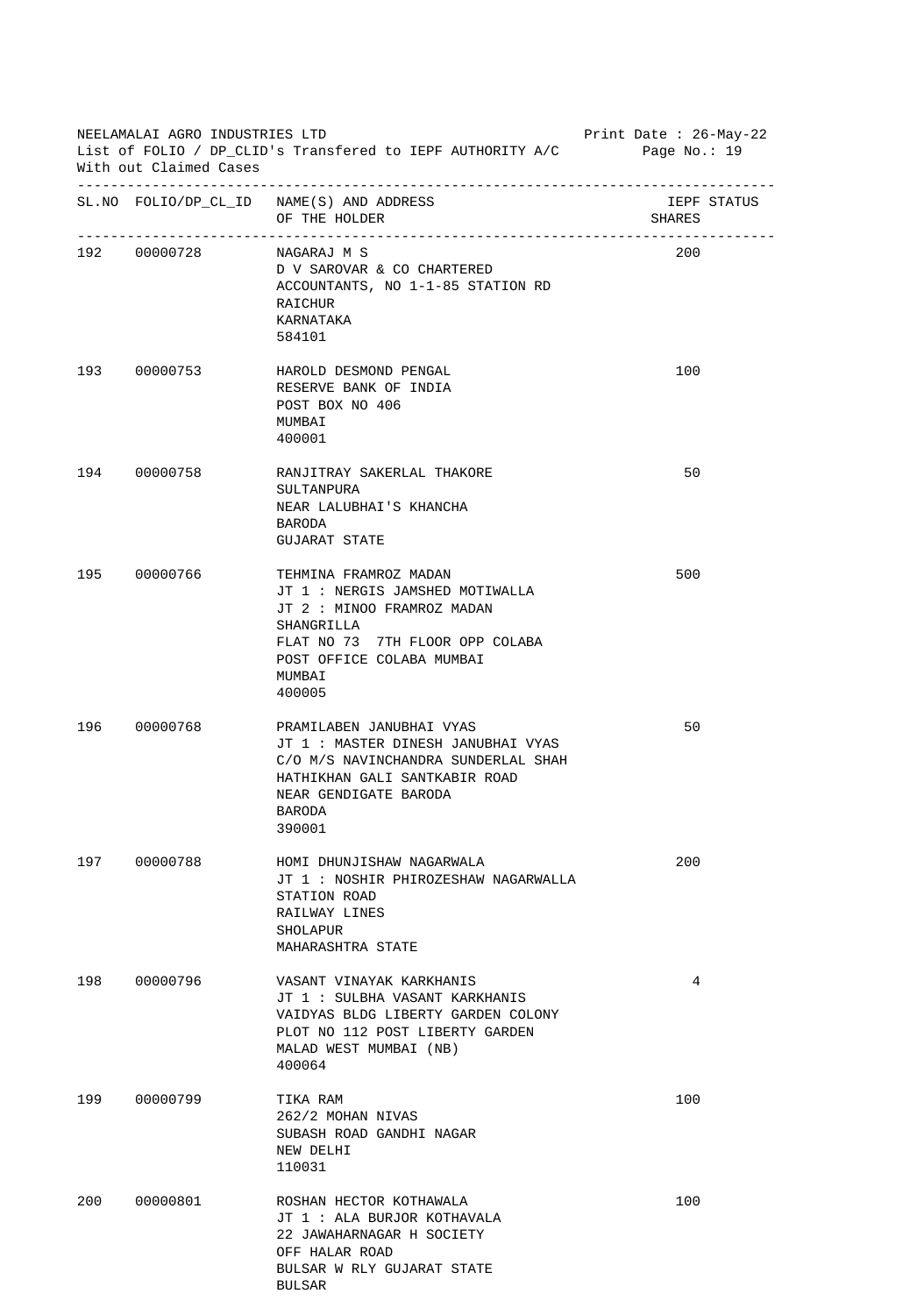| NEELAMALAI AGRO INDUSTRIES LTD<br>List of FOLIO / DP_CLID's Transfered to IEPF AUTHORITY A/C<br>With out Claimed Cases |              |                                                                                                                                            | Print Date : 26-May-22<br>Page $No.: 20$ |
|------------------------------------------------------------------------------------------------------------------------|--------------|--------------------------------------------------------------------------------------------------------------------------------------------|------------------------------------------|
|                                                                                                                        |              | SL. NO FOLIO/DP_CL_ID NAME(S) AND ADDRESS<br>OF THE HOLDER                                                                                 | IEPF STATUS<br>SHARES                    |
|                                                                                                                        | 201 00000804 | CHANDAN JAMSHEDJI KARAKA<br>JT 1 : VILLIE JEHANGIR DIWAN<br>JT 2 : TEMUS FRAMJI GETI<br>SUKH SHANTI<br>SHAHI BAUG DUFF NALA<br>AHMEDABAD-4 | 100                                      |
|                                                                                                                        | 202 00000814 | ALOO ARDESHIR SURTI<br>JT 1 : GEV ARDESHIR SURTI<br>VISHNU MAHAL D ROAD<br>MARINE DRIVE<br>MUMBAI<br>400020                                | 66                                       |
|                                                                                                                        | 203 00000815 | ALOO ARDESHIR SURTI<br>JT 1 : BEHRAM ARDESHIR SURTI<br>VISHNU MAHAL D ROAD<br>MARINE DRIVE<br>MUMBAI<br>400020                             | 66                                       |
|                                                                                                                        | 204 00000826 | SIVAKAMI ACHI CT<br>NO 14 MUTHU KR STREET<br>DEVAKOTTAI<br>RAMNAD DISTRICT                                                                 | 200                                      |
|                                                                                                                        | 205 00000850 | ZACHARIAH GEORGE<br>PUTHICHIRA BHAVAN<br>CULLEN ROAD, CONVENT SQUARE<br>ALLEPPEY<br>688001                                                 | 25                                       |
| 206                                                                                                                    | 00000855     | VENKAT RAO P N<br>186 5TH MAIN ROAD<br>CHAMARAJAPET<br><b>BANGALORE</b><br>560018                                                          | 12                                       |
| 207                                                                                                                    | 00000860     | MEHRA DHANJISHAW BARIA<br>PLOT NO 388 VIJAY APPARTMENT<br>GROUND FLOOR NO A 16 ROAD<br>BANDRA T P S III MUMBAI<br>MUMBAI<br>400050         | 100                                      |
| 208                                                                                                                    | 00000861     | RASIKLAL SOMESHWAR BHATT<br>30 NILKANTHNAGAR CO OP HSG SOCIETY<br>GUJARAT HOUSING BOARD<br>BROACH<br>392001                                | 50                                       |
| 209                                                                                                                    | 00000863     | SARMA C V V<br>"VASANTIKA"<br>48 B M GARDEN STREET<br>CHENNAI<br>600018                                                                    | 24                                       |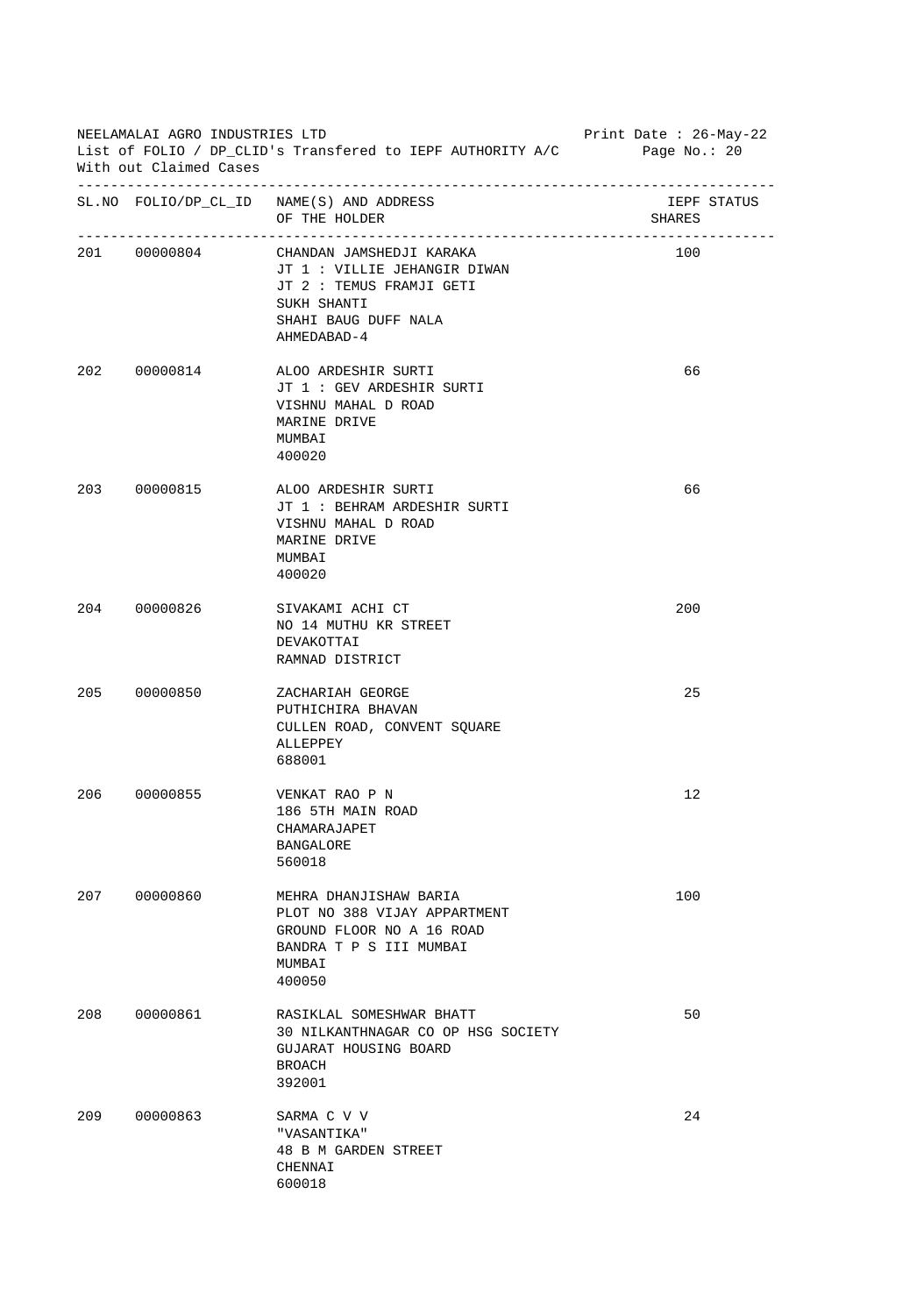| NEELAMALAI AGRO INDUSTRIES LTD<br>List of FOLIO / DP_CLID's Transfered to IEPF AUTHORITY A/C<br>With out Claimed Cases |              |                                                                                                                                                                                     | Print Date : 26-May-22<br>Page No.: 21 |
|------------------------------------------------------------------------------------------------------------------------|--------------|-------------------------------------------------------------------------------------------------------------------------------------------------------------------------------------|----------------------------------------|
|                                                                                                                        |              | SL. NO FOLIO/DP_CL_ID NAME(S) AND ADDRESS<br>OF THE HOLDER                                                                                                                          | IEPF STATUS<br>SHARES                  |
|                                                                                                                        | 210 00000874 | JASVANTLAL MANEKLAL SHAH<br>JT 1 : SUSHILABEN JASVANTLAL SHAH<br>JT 2 : CHHAYABEN JASVANTLAL SHAH<br>2, BIRAL KUNJ SOCIETY<br>OPP.MUKTI-DHAM APTS.<br>MANJALPUR<br>BARODA<br>390011 | 50                                     |
|                                                                                                                        | 211 00000876 | ARUNACHALAM AM P<br>5 RAMAN STREET<br>T NAGAR<br>CHENNAI<br>600017                                                                                                                  | 100                                    |
|                                                                                                                        | 212 00000884 | NIMUBEN RATANLAL SHELAT<br>C/O MR.U.R.BHATT, B2/28, "AMRAPALI"<br>SUVIDHA SHOPPING, 1ST LANE, NR. SHARDA<br>SOCIETY, SUKHIPURA, PALDI<br>AHMEDABAD-7                                | 50                                     |
|                                                                                                                        | 213 00000916 | MADAN MOHAN KHANNA<br>JT 1 : SHAKTI KHANNA<br>JT 2 : SUSHEELA KAPUR<br>JT 3 : MANMOHINI ANAND<br>31, PEACOCK PALACE<br>69 BHULABHAI DESAI MARG<br>MUMBAI<br>400026                  | 500                                    |
|                                                                                                                        | 214 00000920 | KAUSHALAYA PANDEY<br>304 PATALIPUTRA COLONY<br>PATNA<br>BIHAR STATE<br>800013                                                                                                       | 100                                    |
| 215                                                                                                                    | 00000942     | DORASWAMY IYER S R<br>JT 1 : RAMASWAMY D<br>RETD STATION MASTER (S RLY)<br>NO 5 NYNIAN STREET<br>CHENNAI<br>600008                                                                  | 50                                     |
| 216                                                                                                                    | 00000944     | NERGIZ NOSHIR MEHTA<br>JT 1 : PHIROZ NOSHIR MEHTA<br>AZIZ BUILDING<br>135 TARDEO ROAD<br>MUMBAI<br>400034                                                                           | 50                                     |
| 217                                                                                                                    | 00000945     | NERGIZ NOSHIR MEHTA<br>JT 1 : SHEHNAZ NOSHIR MEHTA<br>AZIZ BUILDING<br>135 TARDEO ROAD<br>MUMBAI<br>400034                                                                          | 50                                     |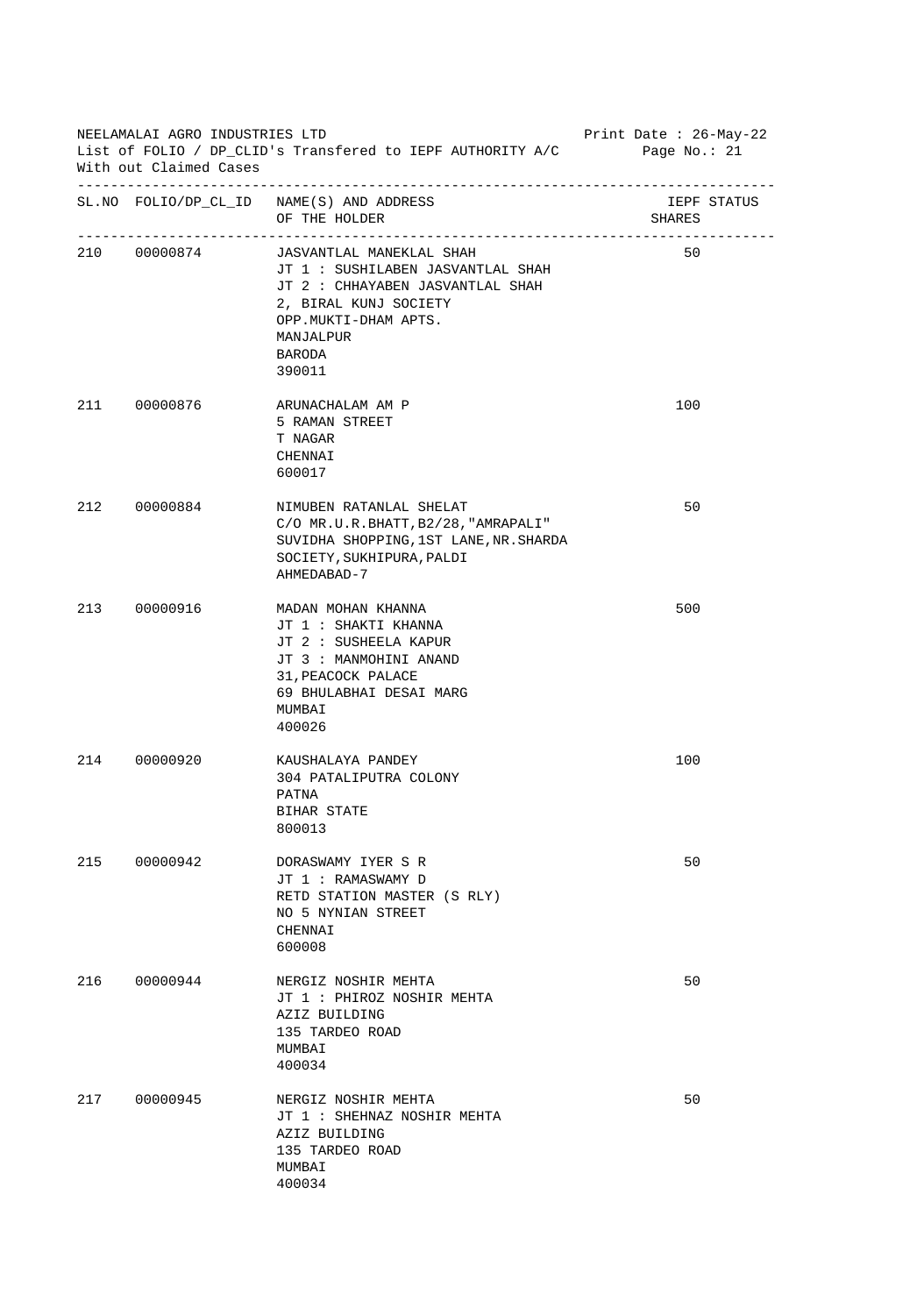| NEELAMALAI AGRO INDUSTRIES LTD<br>List of FOLIO / DP_CLID's Transfered to IEPF AUTHORITY A/C Page No.: 22<br>With out Claimed Cases |              |                                                                                                                                                        | Print Date: 26-May-22 |
|-------------------------------------------------------------------------------------------------------------------------------------|--------------|--------------------------------------------------------------------------------------------------------------------------------------------------------|-----------------------|
|                                                                                                                                     |              | SL. NO FOLIO/DP_CL_ID NAME(S) AND ADDRESS<br>OF THE HOLDER                                                                                             | IEPF STATUS<br>SHARES |
|                                                                                                                                     | 218 00000951 | LIZZY PUTHOOR<br>PUTHOOR HOUSE NO.6/2450 (9)<br>ETTAYURKONAM ROAD<br>VATTIYUR KAVU<br>TRIVANDRUM<br>695103                                             | 50                    |
|                                                                                                                                     | 219 00000959 | CHINTAMAN VASUDEV SABNIS<br>JT 1 : SHANTA CHINTAMAN SABNIS<br>JT 2 : DILIP CHINTAMAN SABNIS<br>C/O C N BAPAT<br>75 PALSIKAR COLONY<br>INDORE<br>452004 | 100                   |
|                                                                                                                                     | 220 00000982 | PHIROZE HOSHANGJI VAKIL<br>NAOROJI BUILDING<br>SHAHIBAUG MIRZAPUR<br>AHMEDABAD                                                                         | 200                   |
|                                                                                                                                     | 221 00000985 | BALACHANDRAN C<br>102 SECRETARIAT COLONY<br>KELLYS<br>CHENNAI<br>600010                                                                                | 90                    |
|                                                                                                                                     | 222 00001001 | NIRMALA DAYASHANKER TRIVEDI<br>JT 1 : ASHVINKUMAR DAYASHANKER TRIVEDI<br>ARYA STREET<br>NANI BAZAR<br>GONDAL<br>360311                                 | 100                   |
| 223                                                                                                                                 | 00001002     | KANTILAL LAXMISHANKER TRIVEDI<br>JT 1 : ASHVINKUMAR DAYASHANKER TRIVEDI<br>ARYA STREET<br>NANI BAZAR<br>GONDAL<br>360311                               | 100                   |
| 224                                                                                                                                 | 00001006     | NAGABUSHANAM UN<br>FLAT NO.11/01, HOME FINDERS ESTATE<br>THIRUVALLUVAR SALAI<br>RAMAVARAM<br>CHENNAI<br>600089                                         | 100                   |
| 225                                                                                                                                 | 00001029     | KERSI FRAMJI SUTARIA<br>JT 1 : MEHROO KERSI SUTARIA<br>107 SOUTHERN AVENUE<br>$FLAT$ 5/F<br>CALCUTTA<br>700029                                         | 20                    |
| 226                                                                                                                                 | 00001052     | MEENAKSHI G R<br>31 RANGANATHAN STREET<br>TRIPLICANE<br>CHENNAI<br>600005                                                                              | 100                   |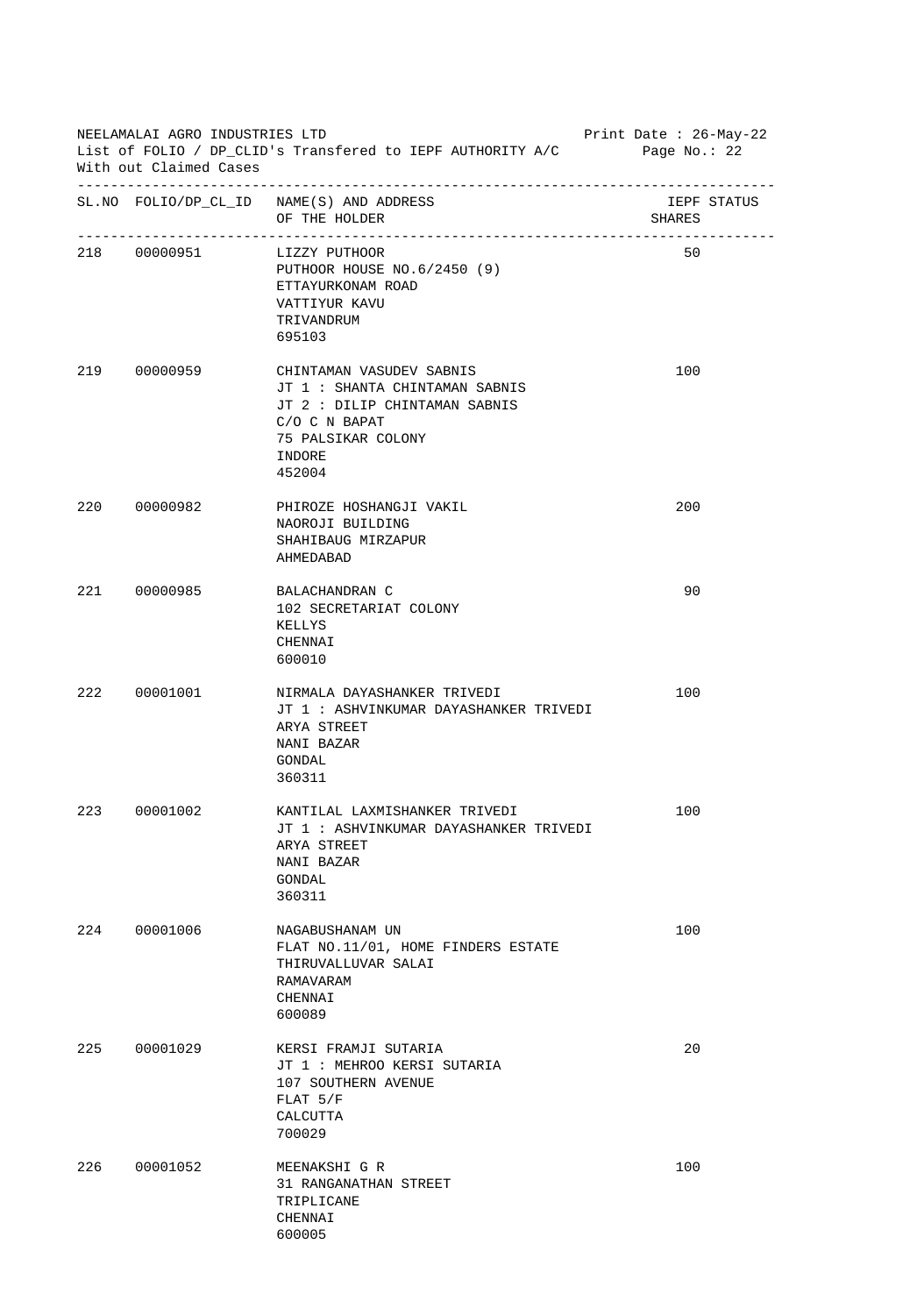|     | NEELAMALAI AGRO INDUSTRIES LTD<br>Print Date : $26$ -May-22<br>List of FOLIO / DP_CLID's Transfered to IEPF AUTHORITY A/C Page No.: 23<br>With out Claimed Cases |                                                                                                                                                  |                       |  |
|-----|------------------------------------------------------------------------------------------------------------------------------------------------------------------|--------------------------------------------------------------------------------------------------------------------------------------------------|-----------------------|--|
|     |                                                                                                                                                                  | SL. NO FOLIO/DP_CL_ID NAME(S) AND ADDRESS<br>OF THE HOLDER                                                                                       | IEPF STATUS<br>SHARES |  |
|     | 227 00001059                                                                                                                                                     | LAURA DE BRAGANCA PEREIRA<br>JT 1: MARIA LUISA DE BARGANCA PEREIRA<br>DAYANANDA BANDORKAR MARG<br>PANAJI<br>GOA                                  | 100                   |  |
|     | 228 00001060                                                                                                                                                     | GEITA KOSHY<br>NO 2 THIRUMURTHY NAGAR<br>III STREET<br>CHENNAI<br>600034                                                                         | 50                    |  |
|     | 229 00001068                                                                                                                                                     | BALI D R<br>AA-38 YASHODHAM ENCLAVE<br>OFF FILM CITY ROAD<br><b>GOREGAON EAST</b><br>MUMBAI<br>400063                                            | 60                    |  |
|     | 230 00001109                                                                                                                                                     | SUBRAMANIAN K<br>OLD NO 1 NEW NO 18<br>SECRETARIAT COLONY TANK AREA<br>CHENNAI<br>600010                                                         | 6                     |  |
|     | 231 00001115                                                                                                                                                     | KRISHNASWAMY S<br>JT 1 : MALATHI K U<br>866 POONAMALLEE HIGH ROAD<br>CHENNAI<br>600010                                                           | 50                    |  |
| 232 | 00001122                                                                                                                                                         | PRAKASH GAJANAN MANKAR<br>JT 1 : RAVINDRA MORESHWAR GHARAT<br>KUSUM KUNJ BLOCK NO 12 2ND FLOOR<br>PLOT NO 11 KANDIVLI (EAST)<br>MUMBAI<br>400067 | 50                    |  |
| 233 | 00001131                                                                                                                                                         | RUKMAJA VARADAN<br>E-112, SECTOR 55<br>NOIDA<br>201301                                                                                           | 100                   |  |
| 234 | 00001132                                                                                                                                                         | SHAILAJA SHANKAR KAVTHEKAR<br>JT 1: SUHAS SHANKAR KAVATHEKAR<br>B/10 ANAND NAGAR<br>SITALADEVI ROAD MAHIM<br>MUMBAI<br>400016                    | 100                   |  |
| 235 | 00001153                                                                                                                                                         | HARESH N SHAH<br>JT 1 : BHARATHI H SHAH<br>C/O THE PRAKASH PRINTING PRESS<br>73 APOLLO STREET FORT<br>MUMBAI<br>400001                           | 50                    |  |
| 236 | 00001157                                                                                                                                                         | KOCHHAR SHAIDA P C<br>NEWSMAN HOUSE<br>THE MALL<br>KAPURTHALA<br>144601                                                                          | 100                   |  |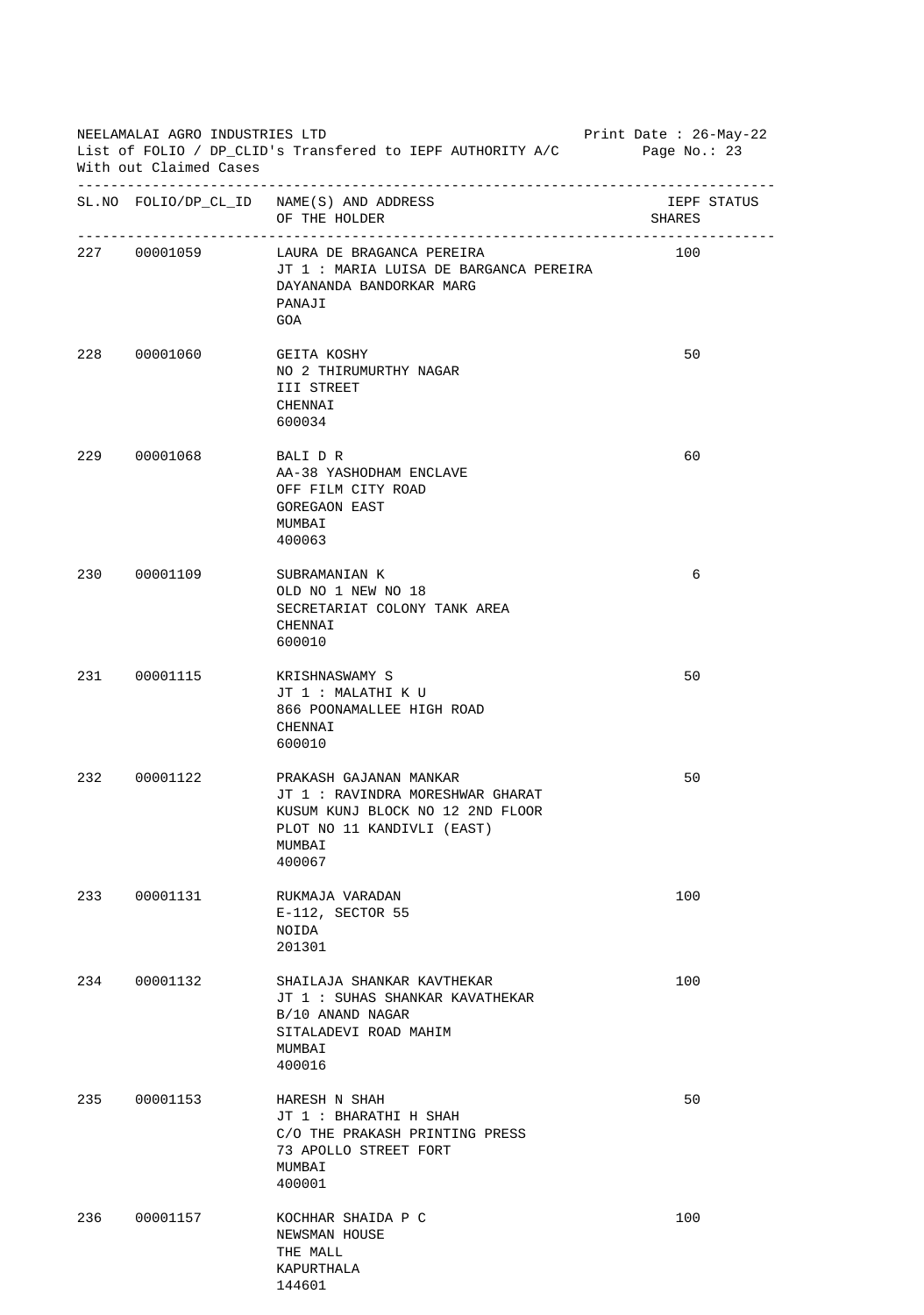| NEELAMALAI AGRO INDUSTRIES LTD<br>List of FOLIO / DP_CLID's Transfered to IEPF AUTHORITY A/C Page No.: 24<br>With out Claimed Cases |                         |                                                                                                                                                                                                                         | Print Date : $26-May-22$ |
|-------------------------------------------------------------------------------------------------------------------------------------|-------------------------|-------------------------------------------------------------------------------------------------------------------------------------------------------------------------------------------------------------------------|--------------------------|
|                                                                                                                                     |                         | SL. NO FOLIO/DP_CL_ID NAME(S) AND ADDRESS<br>OF THE HOLDER                                                                                                                                                              | IEPF STATUS<br>SHARES    |
|                                                                                                                                     | 237 00001166            | PATRICIA SRINIVASAN<br>JT 1 : VENKATACHALAM SRINIVASAN<br>BEACH BUNGALOW SOUTH<br>XI/644 BEACH ROAD<br>COCHIN<br>682001                                                                                                 | 100                      |
|                                                                                                                                     | 238  00001181  GIRI M M | HOSAHATTI<br>MELUR P O<br>NILGIRIS                                                                                                                                                                                      | 50                       |
|                                                                                                                                     | 239 00001274            | SHERA SORABJI REPORTER<br>JT 1 : NOZER SOLI DUBASH<br>JT 2 : SOONOO NOZER DUBASH<br>MEHRA MANSION<br>FORJETT STREET<br>MUMBAI<br>400036                                                                                 | 300                      |
|                                                                                                                                     | 240 00001276            | VINODRAI ISHWARDAS MEHTA<br>JT 1 : RAJNIKANT ISHWARDAS MEHTA<br>JT 2 : MAHALAXMI ISHWARDAS MEHTA<br>C/O MR RAJNIKANT ISHWARDAS MEHTA<br>B-10 UTKARSH TILAK NAGAR, SARDAR<br>VALLABH BHAI PATEL ROAD<br>MUMBAI<br>400004 | 200                      |
|                                                                                                                                     | 241 00001297            | ANAND KUMAR<br>JT 1 : SUKSHMA ANAND<br>96 NAZAR BAGH<br>LUCKNOW                                                                                                                                                         | 100                      |
| 242                                                                                                                                 | 00001313                | RAJI ALIAS RAJALAKSHMI<br>10-B/3 RAMACHANDRAPURAM<br>TENNORE<br>TRICHY<br>620017                                                                                                                                        | 150                      |
| 243                                                                                                                                 | 00001316                | RODA DARA VANIA<br>JT 1 : DARA JAL VANIA<br>"SHIVAM APARTMENTS"<br>D/4, FIRST FLOOR, SHIVARKAR MARG<br>WANWADI<br><b>PUNE</b><br>411040                                                                                 | 100                      |
| 244                                                                                                                                 | 00001322                | RATY NAVAL TARAPOREVALA<br>JT 1: NAVAL MANEKSHAW TARAPOREVALA<br>"AASHISH" PLOT NO.16<br>SARVA SAKHI COLONY<br>WEST MARREDPALLY<br>SECUNDERABAD-026                                                                     | 100                      |
| 245                                                                                                                                 | 00001346                | JANARDHAN KANTHAPPA KARKERA<br>VISHWALAXMI CO OP HSG SOCIETY LTD<br>FLAT NO 5 M A ROAD ANDHERI (W)<br>MUMBAI<br>400058                                                                                                  | 50                       |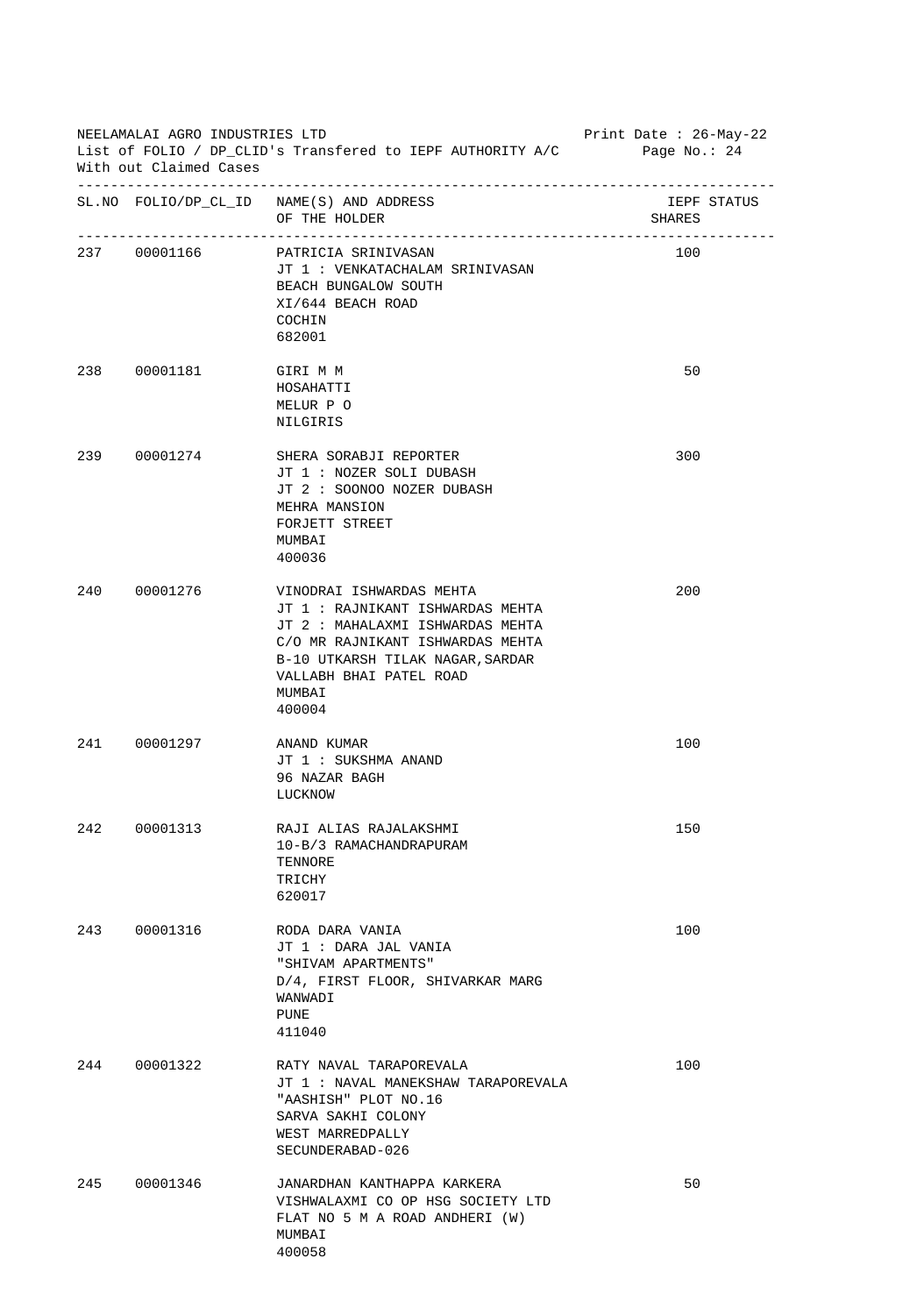| NEELAMALAI AGRO INDUSTRIES LTD<br>List of FOLIO / DP_CLID's Transfered to IEPF AUTHORITY A/C<br>With out Claimed Cases |              |                                                                                                                                                                       | Print Date : 26-May-22<br>Page No.: $25$ |
|------------------------------------------------------------------------------------------------------------------------|--------------|-----------------------------------------------------------------------------------------------------------------------------------------------------------------------|------------------------------------------|
|                                                                                                                        |              | SL. NO FOLIO/DP_CL_ID NAME(S) AND ADDRESS<br>OF THE HOLDER                                                                                                            | IEPF STATUS<br>SHARES                    |
|                                                                                                                        |              | 246 00001357 DINA KEKI ARSIVALA<br>JT 1 : KEKI PIROJSHA ARSIVALA<br>SUN-BEAM<br>29 LAL BAUGH ROAD<br><b>BANGALORE</b><br>560027                                       | 74                                       |
|                                                                                                                        | 247 00001366 | CHELLAPPAN S<br>29 ABRAHAM PANDITHAR ROAD<br>THANJAVUR<br>613001                                                                                                      | 100                                      |
| 248                                                                                                                    | 00001485     | NARASIMHAMURTHY C M<br>72/1 5TH MAIN 3RD CROSS<br>SARASWATHIPURAM<br>MYSORE<br>570009                                                                                 | 100                                      |
|                                                                                                                        | 249 00001487 | ANANTHAPADMANABHAN R<br>11 ANNA AVENUE<br>BAKTHAVATHSALAM NAGAR ADAYAR<br>CHENNAI<br>600020                                                                           | 100                                      |
|                                                                                                                        | 250 00001499 | KOUSALYA R<br>37 TEACHERS COLONY<br>ADYAR<br>CHENNAI<br>600020                                                                                                        | 200                                      |
| 251                                                                                                                    | 00001511     | PADMANABHAN K<br>7 CHAND SAHIB STREET<br>MIRSHAHI PET<br>CHENNAI<br>600014                                                                                            | 100                                      |
| 252                                                                                                                    | 00001545     | DAISY JOSEPH<br>C/O MR K J JOSEPH DIRECTOR<br>INDIAN INSTITUTE FOR FOREMEN<br>TRAINING, ORISSA<br>KANSBAHAL<br>770034                                                 | 100                                      |
| 253                                                                                                                    | 00001574     | GEETA NAVNITLAL SHAH<br>JT 1 : PUSHPABEN G MAZAMUDAR<br>JT 2 : BHANUMATI C SHAH<br>5/17 PANCH KUTIR NARIMAN ROAD<br>OFF NEHRU ROAD VILE PARLE (E)<br>MUMBAI<br>400057 | 50                                       |
| 254                                                                                                                    | 00001576     | DINES J SHAH<br>JT 1 : BABULAL J SHAH<br>347/B DELISLE ROAD<br>ROOM NO 53 OPP PODAR MILLS<br>MUMBAI<br>400011                                                         | 25                                       |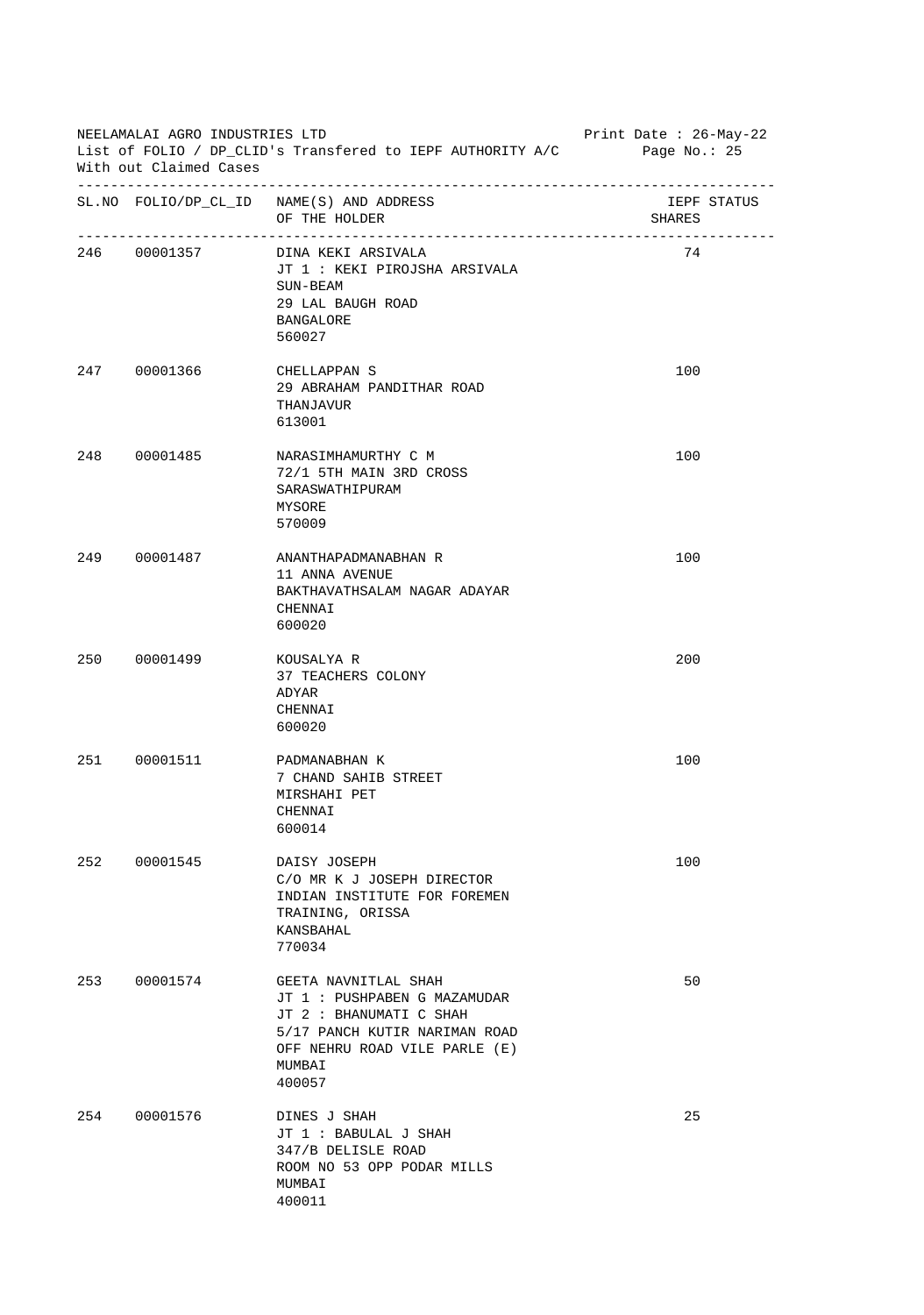| NEELAMALAI AGRO INDUSTRIES LTD<br>List of FOLIO / DP_CLID's Transfered to IEPF AUTHORITY A/C<br>With out Claimed Cases |              |                                                                                                                                                               | Print Date : 26-May-22<br>Page No.: 26 |
|------------------------------------------------------------------------------------------------------------------------|--------------|---------------------------------------------------------------------------------------------------------------------------------------------------------------|----------------------------------------|
|                                                                                                                        |              | SL. NO FOLIO/DP_CL_ID NAME(S) AND ADDRESS<br>OF THE HOLDER                                                                                                    | IEPF STATUS<br>SHARES                  |
|                                                                                                                        | 255 00001578 | JOSHI TEXTILE MILLS PVT LTD<br>M. NABIBUX MANZIL<br>8/14 GULAB BAUG SOCIETY, 2ND FLOOR<br>K.D.ROAD, VILE PARLE(W)<br>MUMBAI<br>400056                         | 200                                    |
|                                                                                                                        | 256 00001607 | FARIDA GULAM HUSSAIN<br>JT 1 : GULAM HUSSAIN AHMED<br>4/170, MARDPANDYAR STREET<br>TAHSILDAR NAGAR<br>MADURAI                                                 | 100                                    |
|                                                                                                                        | 257 00001639 | GODREJ BURJORJI KANGA<br>566 D/1 SEVA KUNJ 34TH ROAD<br>BANDRA (W)<br>MUMBAI<br>400050                                                                        | 200                                    |
|                                                                                                                        | 258 00001641 | KANNAN G<br>12 JUSTICE SUNDARAM STREET<br>MYLAPORE<br>CHENNAI<br>600004                                                                                       | 50                                     |
|                                                                                                                        | 259 00001642 | GANESAN R<br>JT 1 : MANGALAM GANESAN<br>FLAT NO A1<br>5 RAMAN STREET<br>T NAGAR CHENNAI<br>CHENNAI<br>600017                                                  | 20                                     |
| 260                                                                                                                    | 00001682     | JER JEHANGIR DHONDI<br>JT 1: ROHINTON HOSHANG GHAYARA<br>SEA SHELL DARABSHAW ROAD<br>OFF NAPEAN SEA ROAD<br>MUMBAI<br>400036                                  | 100                                    |
| 261                                                                                                                    | 00001726     | DAWOOD AHMED NANA<br>JT 1 : MOOSA AHMED NANA<br>C/O YUSUF SULEMAN MAKDA<br>AT & P O DABHEL<br>VIA MAROLI, TAL NAVSARI, DIST BULSAR<br><b>BULSAR</b><br>396415 | 200                                    |
| 262                                                                                                                    | 00001750     | ZAINABI<br>JT 1 : GULAM HUSAIN ASSADI T<br>W/O MR T G H ASSADI<br>"HUSSAIN MANZIL" BOLAR<br>MANGALORE<br>575001                                               | 500                                    |
| 263                                                                                                                    | 00001770     | VEENA VALLIAMMAI ACHI<br>DOOR NO 29-A JAWAHAR ST<br>NEW TOWN<br>KARAIKUDI<br>623001                                                                           | 50                                     |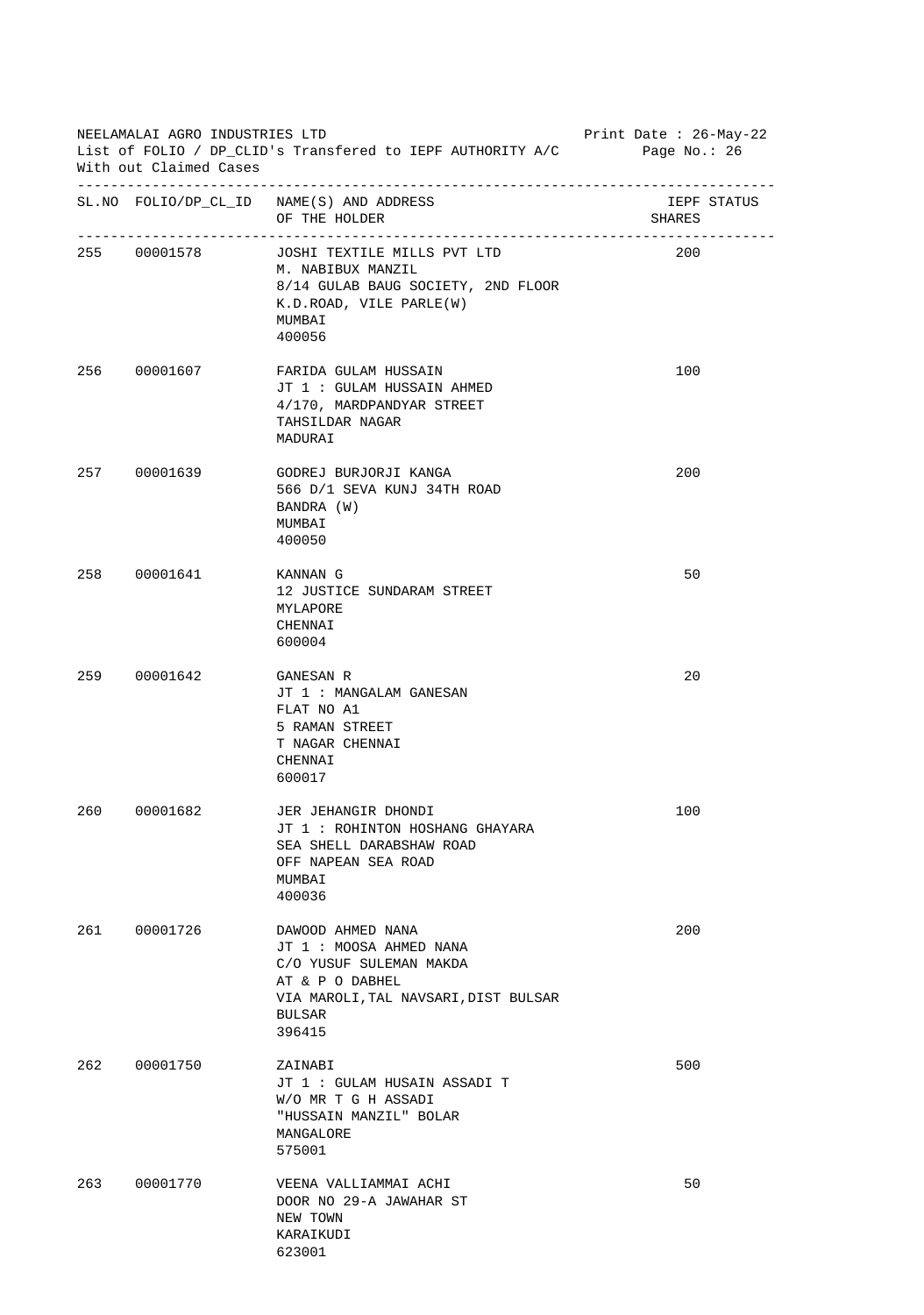| NEELAMALAI AGRO INDUSTRIES LTD<br>List of FOLIO / DP_CLID's Transfered to IEPF AUTHORITY A/C Page No.: 27<br>With out Claimed Cases |                            |                                                                                                                             | Print Date : 26-May-22 |
|-------------------------------------------------------------------------------------------------------------------------------------|----------------------------|-----------------------------------------------------------------------------------------------------------------------------|------------------------|
|                                                                                                                                     |                            | SL. NO FOLIO/DP_CL_ID NAME(S) AND ADDRESS<br>OF THE HOLDER                                                                  | IEPF STATUS<br>SHARES  |
|                                                                                                                                     | 264 00001777 REVATHI RAJAN | IOB COLONY PERUMALPURUM<br>PALAYAM KOTTAH<br>TIRUNELVELI<br>627007                                                          | 100                    |
|                                                                                                                                     | 265 00001790               | SUSHILABAI RAMRAO GHATAGE<br>1755 'A' WARD<br>TARABAI ROAD<br>KOLHAPUR                                                      | 100                    |
|                                                                                                                                     | 266 00001796               | MARY KURUVILA<br>20 HALL ROAD<br>RICHARDS TOWN<br><b>BANGALORE</b><br>560005                                                | 100                    |
|                                                                                                                                     | 267 00001872               | JAYAPRAKASH K B<br>C/O SHIVA & CO B-11 IST FLOOR<br>PARSN COMMERCIAL COMPLEX<br>600 MOUNT ROAD CHENNAI<br>CHENNAI<br>600006 | 50                     |
|                                                                                                                                     | 268 00001874               | PADMAKUMAR SHANTILAL SHAH<br>SURDAS SHETHS POLE<br>MANDVIS POLE<br>AHMEDABAD<br>AHMEDABAD<br>380001                         | 50                     |
| 269                                                                                                                                 | 00001897                   | MADHU BEDI<br>JT 1 : VIJAY CHANDER BEDI<br>14, ANAND<br>OPP. SNEH MILAN PARK, NANPURA<br>SURAT<br>395001                    | 200                    |
| 270                                                                                                                                 | 00001937                   | DINESH NARAYAN DRAVID<br>HOUSE NO 25, WARD NO 20.<br>PUSAD, DIST YAVATMAL<br>(MAHARASHTRA STATE)<br>445204                  | 200                    |
| 271                                                                                                                                 | 00001945                   | SURYA LAKSHMI P<br>W/O MR P G K REDDY<br>SRI RAMA BUILDING<br>RATHAM STREET<br>DOWLAISWARAM<br>533125                       | 100                    |
| 272                                                                                                                                 | 00001966                   | PERUMAL CHETTY G V<br>SREE BADRINADHESWAR FINANCE<br>CORPORATION LIMITED, 89 PERUMAL<br>MUDALI STREET<br>CHENNAI<br>600079  | 100                    |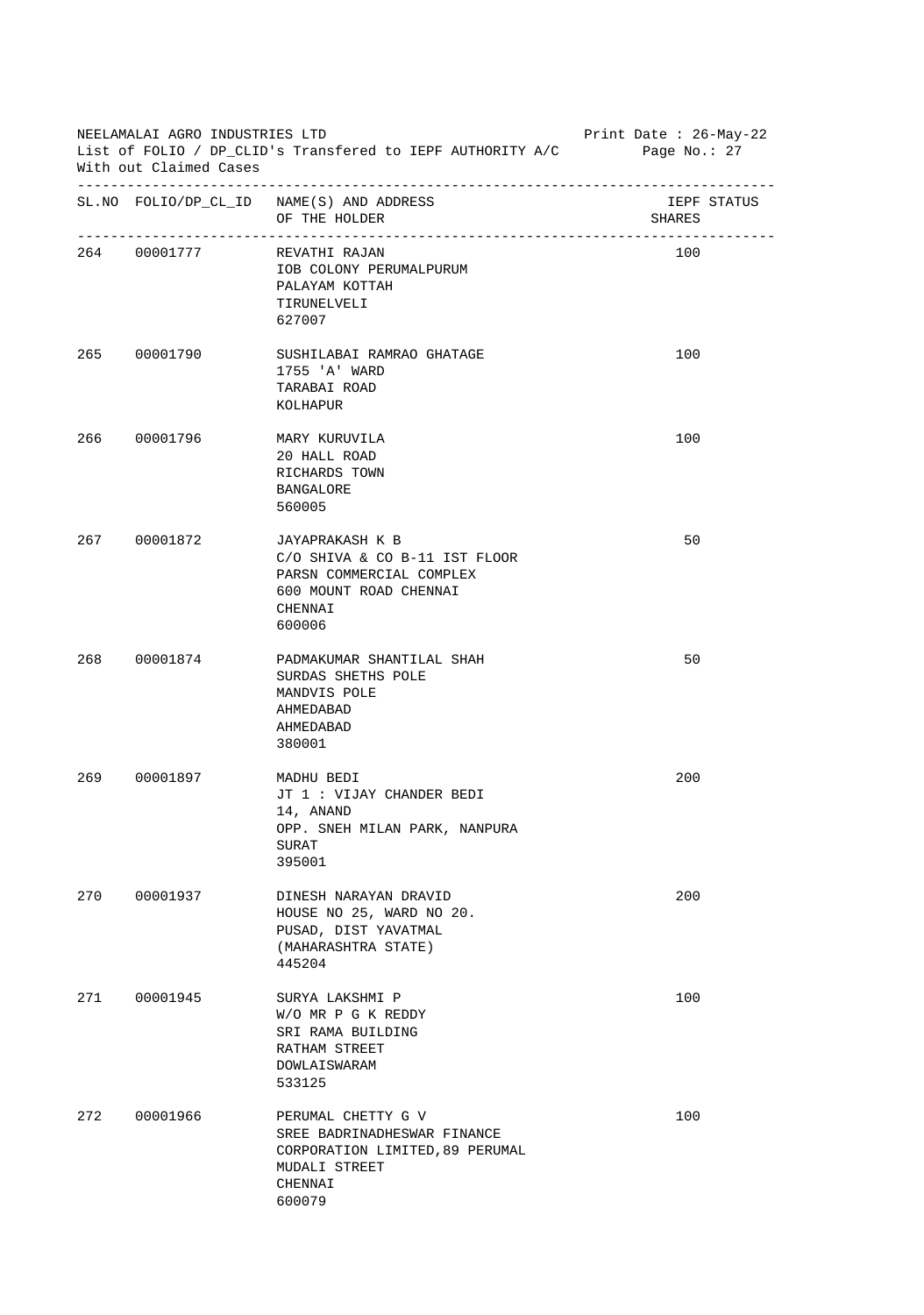| NEELAMALAI AGRO INDUSTRIES LTD<br>List of FOLIO / DP_CLID's Transfered to IEPF AUTHORITY A/C<br>With out Claimed Cases |                          |                                                                                                                                             | Print Date: 26-May-22<br>Page No.: $28$ |
|------------------------------------------------------------------------------------------------------------------------|--------------------------|---------------------------------------------------------------------------------------------------------------------------------------------|-----------------------------------------|
|                                                                                                                        |                          | SL. NO FOLIO/DP_CL_ID NAME(S) AND ADDRESS<br>OF THE HOLDER                                                                                  | IEPF STATUS<br>SHARES                   |
|                                                                                                                        | 273 00001983 BALASINGH L | JT 1 : VIMAL SINGH K B<br>3, XI TRUST CROSS ST<br>MANDAVELIPAKKAM<br>CHENNAI<br>600028                                                      | 100                                     |
|                                                                                                                        | 274 00002003             | SUBRAMANIAN SUBRAMANIAN<br>10 RATHNA TOWERS 5F<br>EDAYAR STREET<br>COIMBATORE<br>641001                                                     | 100                                     |
|                                                                                                                        | 275 00002067             | THIAGARAJAN V<br>9 BALASUBRAMANYAM COLONY<br>ERODE<br>638001                                                                                | 200                                     |
|                                                                                                                        | 276 00002070             | NIRANJAN KUMAR B V<br>5 MEZANNINE FLOOR<br>KONDI CHETTY ST.<br>CHENNAI<br>CHANNAI<br>600001                                                 | 100                                     |
|                                                                                                                        | 277 00002101             | KEDARNATH ARUN CHAKRADEO<br>JT 1 : ACHALA KEDARNATH CHAKRADEO<br>108/7 ERANDAVANA<br>BARATINIVAS HOUSING SOCIETY<br><b>PUNE</b><br>411004   | 100                                     |
| 278                                                                                                                    | 00002113                 | ALICE THANGASAMY<br>JT 1 : THANGASAMY M R<br>NO 17A SRINIVAS APARTMENT<br>KONGU NAGAR ATHANI ROAD<br>SATHYAMANGALAM<br>ERODE DIST<br>638401 | 100                                     |
| 279                                                                                                                    | 00002193                 | PATTAMMAL<br>JT 1 : MURALIDHARAN N<br>4/6 PARSN RIVIGRA APTS<br>4TH MAIN ROAD EXTN.<br>KOTTUPURAM<br>CHENNAI<br>600085                      | 50                                      |
| 280                                                                                                                    | 00002197                 | RAJALAKSHMI C<br>JT 1 : CHANDRASEKARAN L<br>NEW NO:11, GOVINDASAMY ST.<br>PALAVANTHANGAL<br>CHENNAI<br>600114                               | 200                                     |
| 281                                                                                                                    | 00002198                 | CHANDRASEKARAN L<br>JT 1 : RAJALAKSHMI C<br>NEW NO.11, GOVINDASAMY ST.<br>PALAVANTHANGAL<br>CHENNAI<br>600114                               | 200                                     |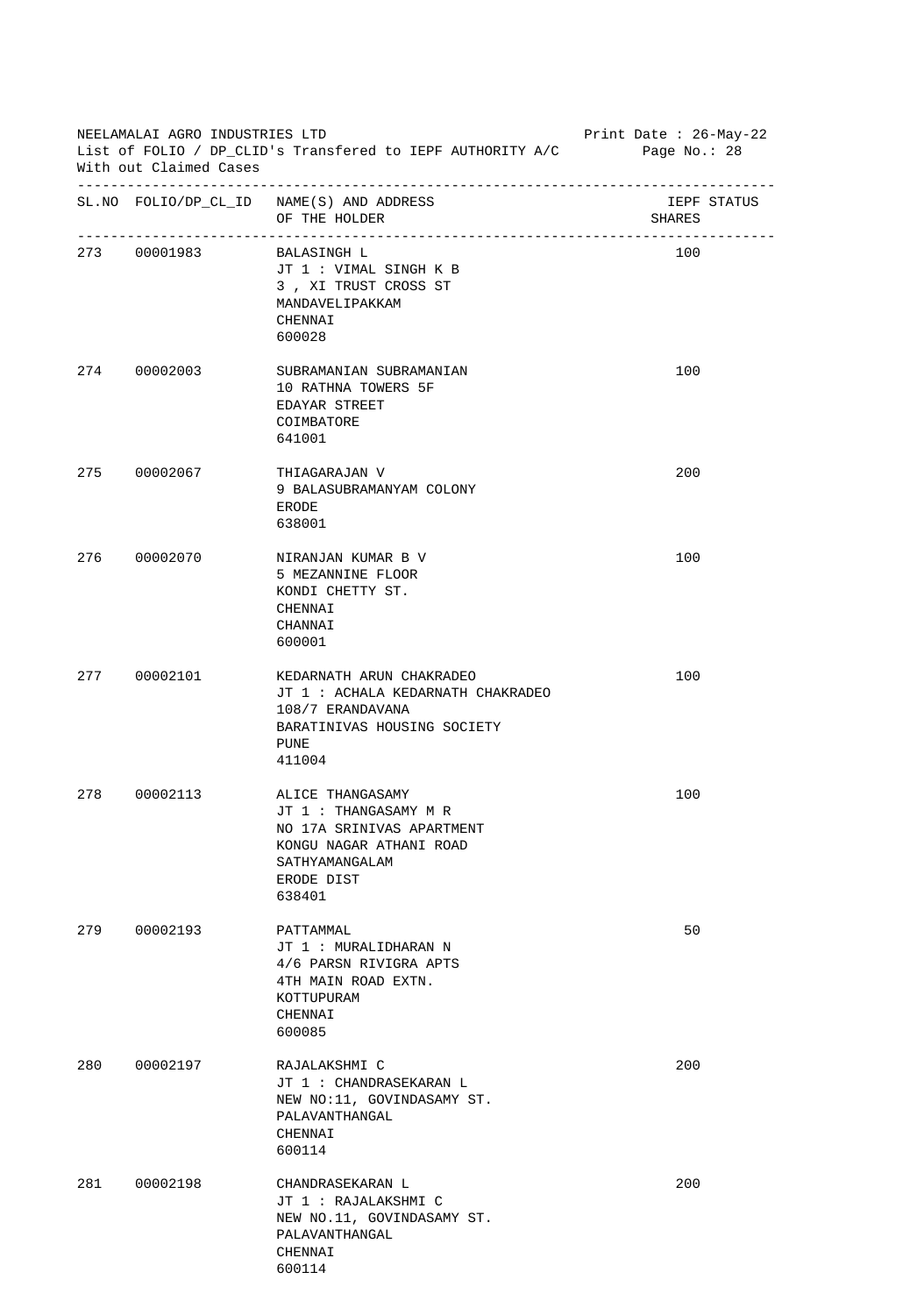| NEELAMALAI AGRO INDUSTRIES LTD<br>List of FOLIO / DP_CLID's Transfered to IEPF AUTHORITY A/C<br>With out Claimed Cases |              |                                                                                                                  | Print Date : 26-May-22<br>Page No.: 29 |
|------------------------------------------------------------------------------------------------------------------------|--------------|------------------------------------------------------------------------------------------------------------------|----------------------------------------|
|                                                                                                                        |              | SL. NO FOLIO/DP_CL_ID NAME(S) AND ADDRESS<br>OF THE HOLDER                                                       | IEPF STATUS<br>SHARES                  |
|                                                                                                                        | 282 00002282 | JEROO KERSI BHICAJEE<br>DHANBAD, 1ST FLOOR<br>WARDEN ROAD<br>MUMBAI<br>400026                                    | 100                                    |
|                                                                                                                        | 283 00002285 | KAIKHUSHRU RATANJI PAYMASTER<br>PIROJSHAW BLDG.<br>70-C AUGUST KRANTI MARG<br>MUMBAI<br>400036                   | 100                                    |
|                                                                                                                        | 284 00002301 | SERVESH SINGAL<br>W/O MR.K.C.SINGHAL<br>711/73, MATHURA VIHAR, MAKTOOLPURI<br>DIST-HARIDWAR<br>ROORKEE<br>247677 | 100                                    |
|                                                                                                                        | 285 00002323 | PATEL P P<br>13/B HARIDWAR SOCIETY<br>RANIP<br>AHMEDABAD<br>382480                                               | 100                                    |
|                                                                                                                        | 286 00002324 | AJAY PARASOTAM PATEL<br>13/B HARIDWAR SOCIETY<br>RANIP<br>AHMEDABAD<br>382480                                    | 100                                    |
| 287                                                                                                                    | 00002325     | ROSHAN PARASOTAM PATEL<br>13/B HARIDWAR SOCIETY<br>RANIP<br>AHMEDABAD<br>382480                                  | 100                                    |
| 288                                                                                                                    | 00002326     | SHARDABEN PARASOTAM PATEL<br>13/B HARIDWAR SOCIETY<br>RANIP<br>AHMEDABAD<br>382480                               | 100                                    |
| 289                                                                                                                    | 00002359     | MANNE RAVICHANDRA<br>8-3 VENNELA APARTMENTS<br>CHANDRAMOULI NAGAR<br>1ST LINE<br><b>GUNTUR</b><br>522007         | 50                                     |
| 290                                                                                                                    | 00002422     | FAAB INVESTMENTS & FIN P LTD<br>5 COMMERCE CENTER<br>303 ANNA SALAI<br>TEYNAMPET<br>CHENNAI<br>600018            | 1                                      |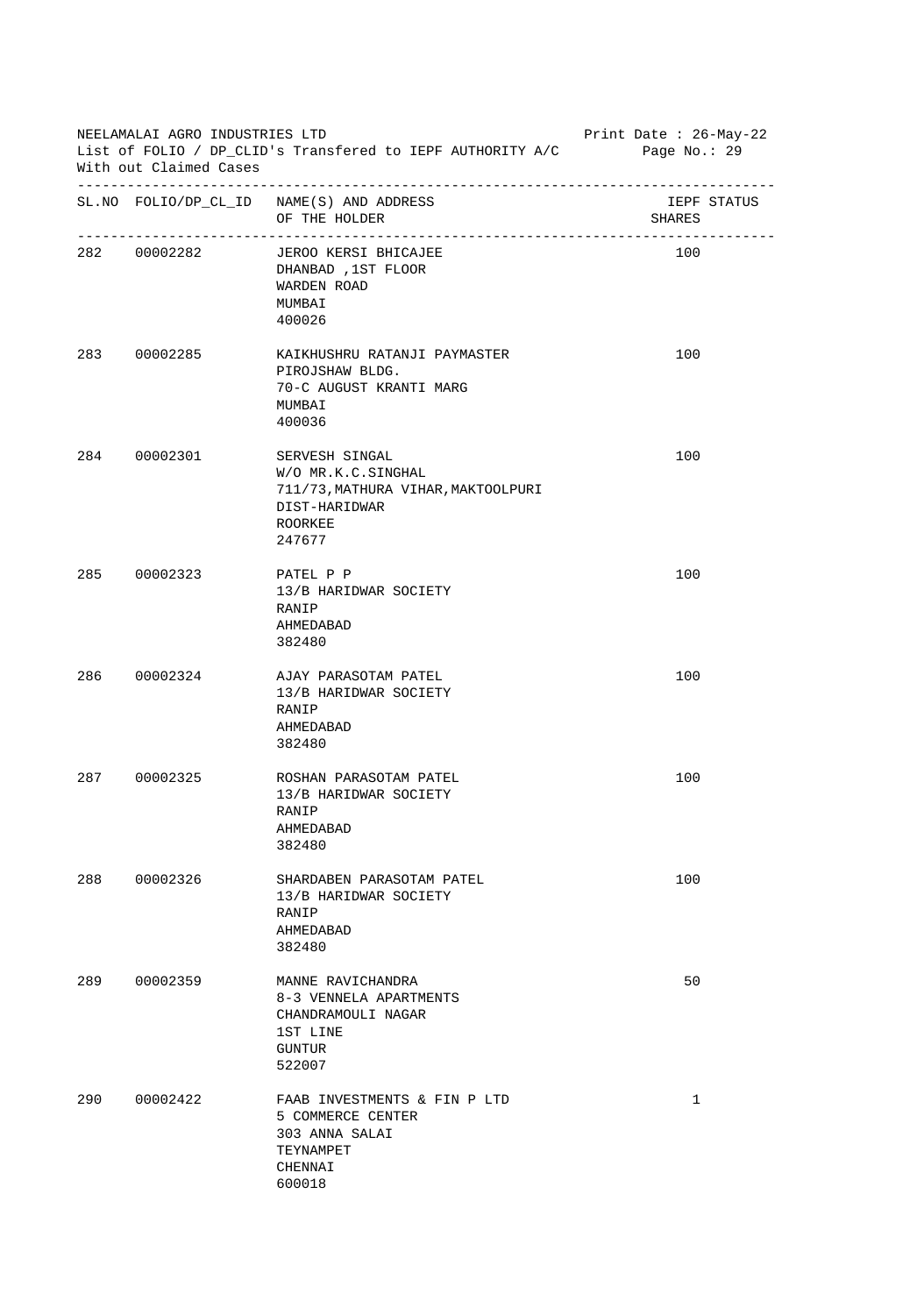| NEELAMALAI AGRO INDUSTRIES LTD<br>List of FOLIO / DP_CLID's Transfered to IEPF AUTHORITY A/C<br>With out Claimed Cases |              |                                                                                                                                                                                  | Print Date : $26$ -May-22<br>Page No.: $30$ |
|------------------------------------------------------------------------------------------------------------------------|--------------|----------------------------------------------------------------------------------------------------------------------------------------------------------------------------------|---------------------------------------------|
|                                                                                                                        |              | SL. NO FOLIO/DP_CL_ID NAME(S) AND ADDRESS<br>OF THE HOLDER                                                                                                                       | IEPF STATUS<br>SHARES                       |
|                                                                                                                        | 291 00002427 | NAJOO HORMAJSHAW CHIBBER<br>JT 1 : PERCY JAI CHIBBER<br>JT 2 : TEHMINA PERCY CHIBBER<br>BOMAN HOUSE<br>3RD FLOOR FLAT 11<br>1 HOMJI ST FORT<br>MUMBAI<br>400001                  | 500                                         |
|                                                                                                                        | 292 00002431 | SARATHAMBAL R<br>W/O MR V S RAJAMANICKAM<br>14 PILLAIYAR KOIL ST, G N PALAYAM<br>PUDUPALAYAM S O, CHENGAM TK<br>CHENGAM<br>606705                                                | 50                                          |
|                                                                                                                        | 293 00002450 | SUMAN GIRDHARDAS LILADHAR<br>JT 1: SUDHIR K THACKERSEY<br>HEERA PANNA CO-OP HSG SOCY LTD<br>FLAT NO A 111, BHULABHAI DESAI ROAD<br>HAJIALI<br>MUMBAI<br>400026                   | 100                                         |
|                                                                                                                        | 294 00002458 | POORNIMA RAJNIKANT JHAVERI<br>JT 1 : CHAMPAKLAL BHUKHANDAS KAPADIA<br>C/O BLUECHIP INVESTMENTS<br>25/26 INDIAN MERCANTILE INSC BLDG<br>31 DR V B GANDHI MARG<br>MUMBAI<br>400023 | 100                                         |
| 295                                                                                                                    | 00002463     | SAM PHIROZE DRIVER<br>JT 1 : CULLUROY CHAKRAPANI<br>SANGAM FLAT 603<br>15-A G DESHMUKH ROAD<br>MUMBAI<br>400026                                                                  | 450                                         |
| 296                                                                                                                    | 00002467     | SUNANDA BAI V<br>A-3 16 MANNAR REDDY ST<br>T NAGAR<br>CHENNAI<br>600017                                                                                                          | 100                                         |
| 297                                                                                                                    | 00002472     | MAHESH SANGHAVI<br>JT 1 : NILA SANGHAVI<br>42/1A ALIPORE ROAD<br>GROUND FLOOR<br>CALCUTTA<br>700027                                                                              | 2                                           |
| 298                                                                                                                    | 00002517     | RUDRA KOTI K<br>3, THIRUVALLUVAR STREET<br>CHENNAI<br>600033                                                                                                                     | 1                                           |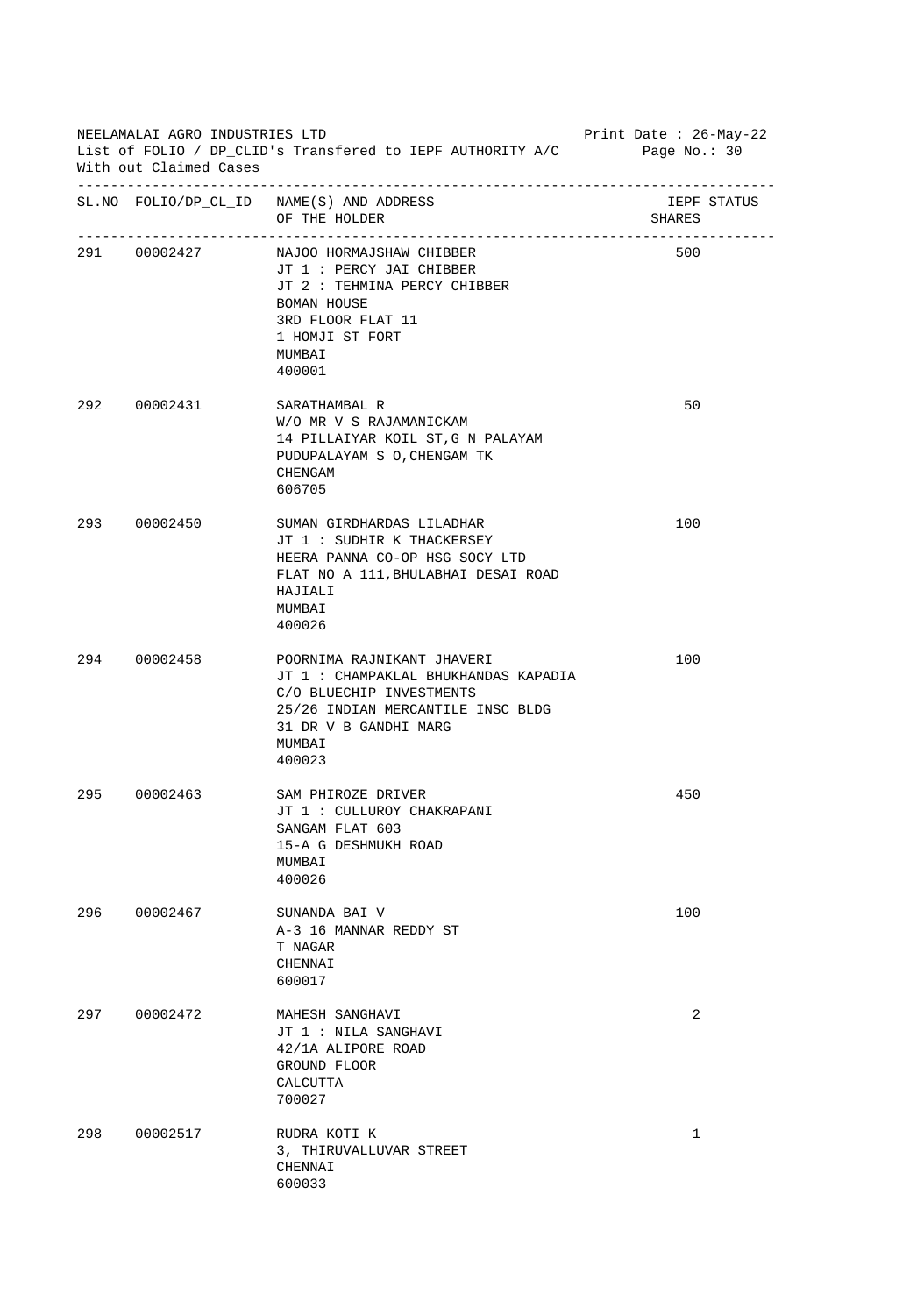| NEELAMALAI AGRO INDUSTRIES LTD<br>List of FOLIO / DP_CLID's Transfered to IEPF AUTHORITY A/C Page No.: 31<br>With out Claimed Cases |              |                                                                                                                                                                                                | Print Date : 26-May-22 |
|-------------------------------------------------------------------------------------------------------------------------------------|--------------|------------------------------------------------------------------------------------------------------------------------------------------------------------------------------------------------|------------------------|
|                                                                                                                                     |              | SL. NO FOLIO/DP_CL_ID NAME(S) AND ADDRESS<br>OF THE HOLDER                                                                                                                                     | IEPF STATUS<br>SHARES  |
|                                                                                                                                     | 299 00002536 | RAGHUNATH BALWANT GHANEKAR<br>JT 1: NARAYAN RAGHUNATH GHANEKAR<br>JT 2 : ALAKA NARAYAN GHANEKAR<br>C/O. MR. A.R. GHANEKAR<br>LAXMINAGAR, NEAR GOLIBAR MAIDAN<br>PHALTAN, DIST SATARA<br>415523 | 100                    |
|                                                                                                                                     | 300 00002570 | SAGUNABEN M PATEL<br>JT 1 : RAJUL C PATEL<br>JT 2 : CHETAN V PATEL<br>9 KALYAN NAGAR SOCIETY<br>KARELIBAUGH<br>BARODA<br>390001                                                                | 50                     |
|                                                                                                                                     | 301 00002598 | ADAIKKAMMAI S<br>JT 1 : VALLIIKKANN A<br>C-30-A FORT STATION ROAD<br>THILLAI NAGAR<br>TRICHY<br>620018                                                                                         | 100                    |
|                                                                                                                                     | 302 00002614 | RAVINDER KUMAR GUPTA<br>JT 1 : USHA GUPTA<br>C/O ANU BEAUTY PARLOUR<br>HOUSE NO. 400/1, WARD NO. 5, NEAR LALIT<br>STUDIO, OLD MANDI P.O.ST<br>$ROHTAK - 1$                                     | 100                    |
|                                                                                                                                     | 303 00002625 | PARVEZ SHAIKH<br>165 BALRAM DAY STREET<br>CALCUTTA<br>700006                                                                                                                                   | 1                      |
| 304                                                                                                                                 | 00002632     | LALITHA SUBRAMANIAN N<br>"KAUSIKA" NO.19, X-BLOCK<br>VITH MAIN ROAD<br>ANNA NAGAR<br>CHENNAI<br>600040                                                                                         | 200                    |
| 305                                                                                                                                 | 00002751     | GIRDHARILAL KHANDELWAL<br>C/O INTERNATIONAL AGENCY<br>3, KRISHNA IYER STREET<br>CHENNAI<br>600079                                                                                              | $\mathbf{1}$           |
| 306                                                                                                                                 | 00002767     | YOGESH G PATEL<br>JT 1 : ASHOK G PATEL<br>19-B, LAXMI NIWASH<br>PAI NAGAR, S.V.P.ROAD<br>BORIVLI(W)<br>MUMBAI<br>400092                                                                        | 100                    |
| 307                                                                                                                                 | 00002787     | JUGAL KISHORE TAPARIA<br>JT 1: PURUSHOTTAM DASS TAPARIA<br>TAPARIA SADAN, 2ND FLOOR<br>21, BASIN WATER WORK ST<br>CHENNAI<br>600079                                                            | 6                      |